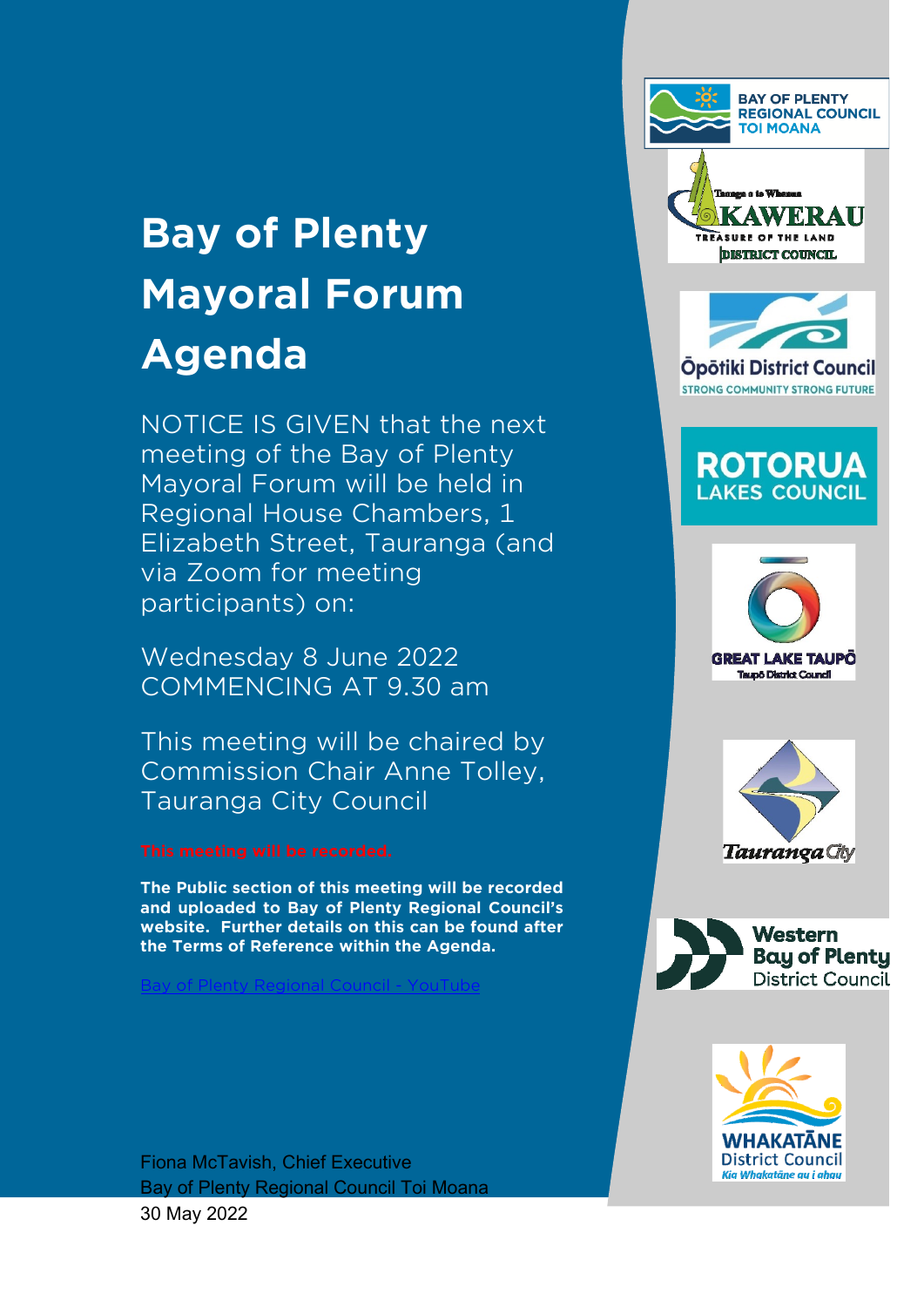## **Bay of Plenty Mayoral Forum**

## **Membership**

| Chairperson                               | On a rotational basis                                                        |
|-------------------------------------------|------------------------------------------------------------------------------|
| <b>Members</b>                            |                                                                              |
| Bay of Plenty Regional Council            | Chairman Doug Leeder<br>Chief Executive Fiona McTavish                       |
| Kawerau District Council                  | Mayor Malcolm Campbell<br><b>Chief Executive Russell George</b>              |
| Ōpōtiki District Council                  | Mayor Lyn Riesterer<br>Chief Executive Aileen Lawrie                         |
| Rotorua Lakes Council                     | Mayor Steve Chadwick<br><b>Chief Executive Geoff Williams</b>                |
| Taupō District Council                    | Mayor David Trewavas<br>Chief Executive Gareth Green                         |
| Tauranga City Council                     | <b>Commission Chair Anne Tolley</b><br><b>Chief Executive Marty Grenfell</b> |
| Western Bay of Plenty District<br>Council | Mayor Garry Webber<br>Chief Executive John Holyoake                          |
| Whakatāne District Council                | Mayor Judy Turner<br>Chief Executive Stephanie O'Sullivan                    |
| Quorum                                    | N/A                                                                          |
| <b>Frequency</b>                          | 4-monthly                                                                    |

## **Triennial Agreement 2019 – 2022**

The Bay of Plenty Mayoral Forum is guided by the Triennial Agreement, which is entered into after each local government election as a requirement under Section 15 of the Local Government Act 2002.

The Triennial Agreement 2019-2022 was agreed to by each partner council at the Bay of Plenty Mayoral Forum meeting on 14 February 2020.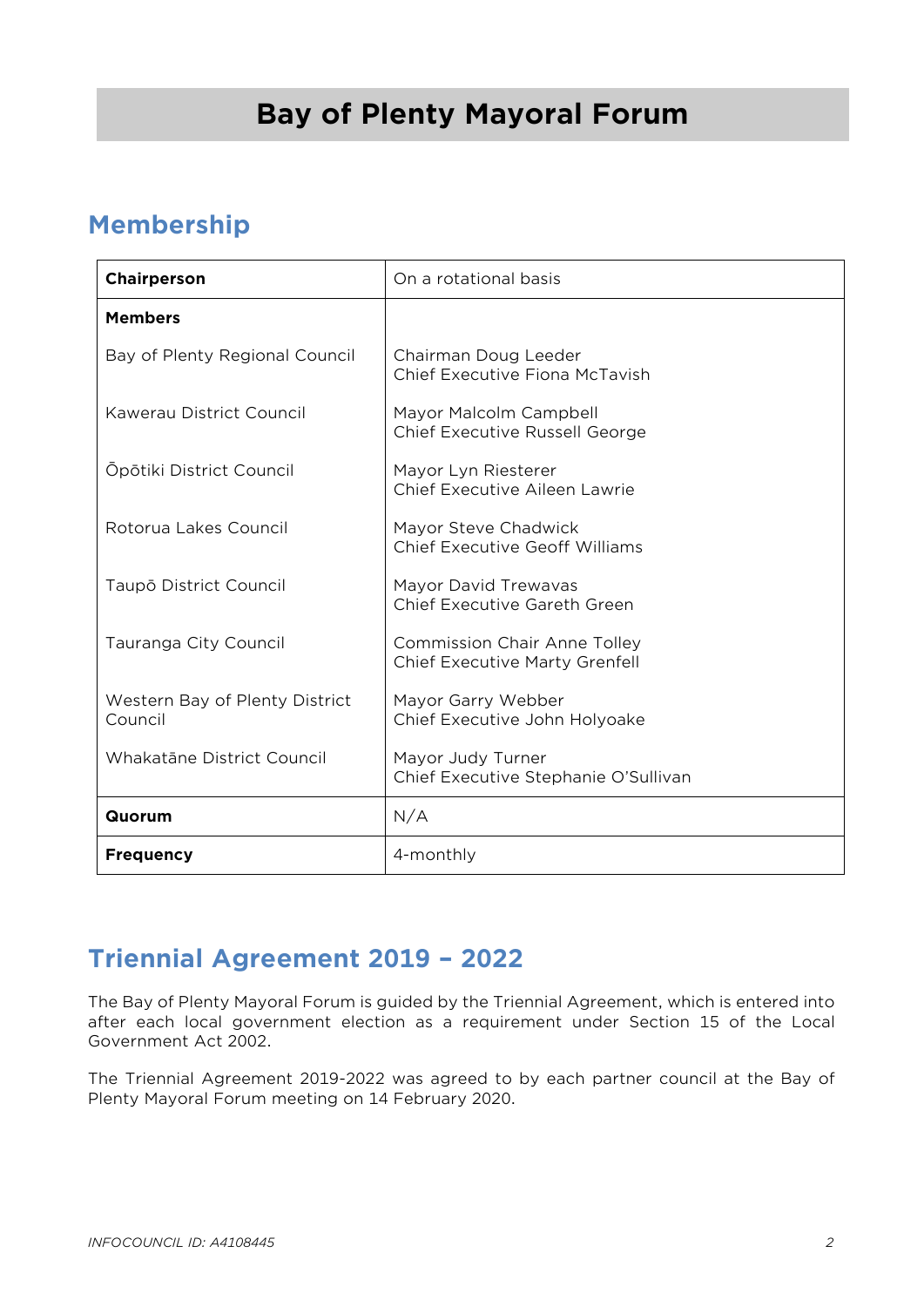## **Recording of Meetings**

Please note the Public section of this meeting is being recorded and will be uploaded Bay of Plenty Regional Council's web site in accordance with Council's Live Streaming and Recording of Meetings Protocols which can be viewed on Council's website. The recording will be archived and made publicly available on Council's website within two working days after the meeting on www.boprc.govt.nz for a period of three years (or as otherwise agreed to by Council).

All care is taken to maintain your privacy; however, as a visitor in the public gallery or as a participant at the meeting, your presence may be recorded. By remaining in the public gallery, it is understood your consent is given if your image is inadvertently broadcast.

Opinions expressed or statements made by individual persons during a meeting are not the opinions or statements of the Bay of Plenty Regional Council. Council accepts no liability for any opinions or statements made during a meeting.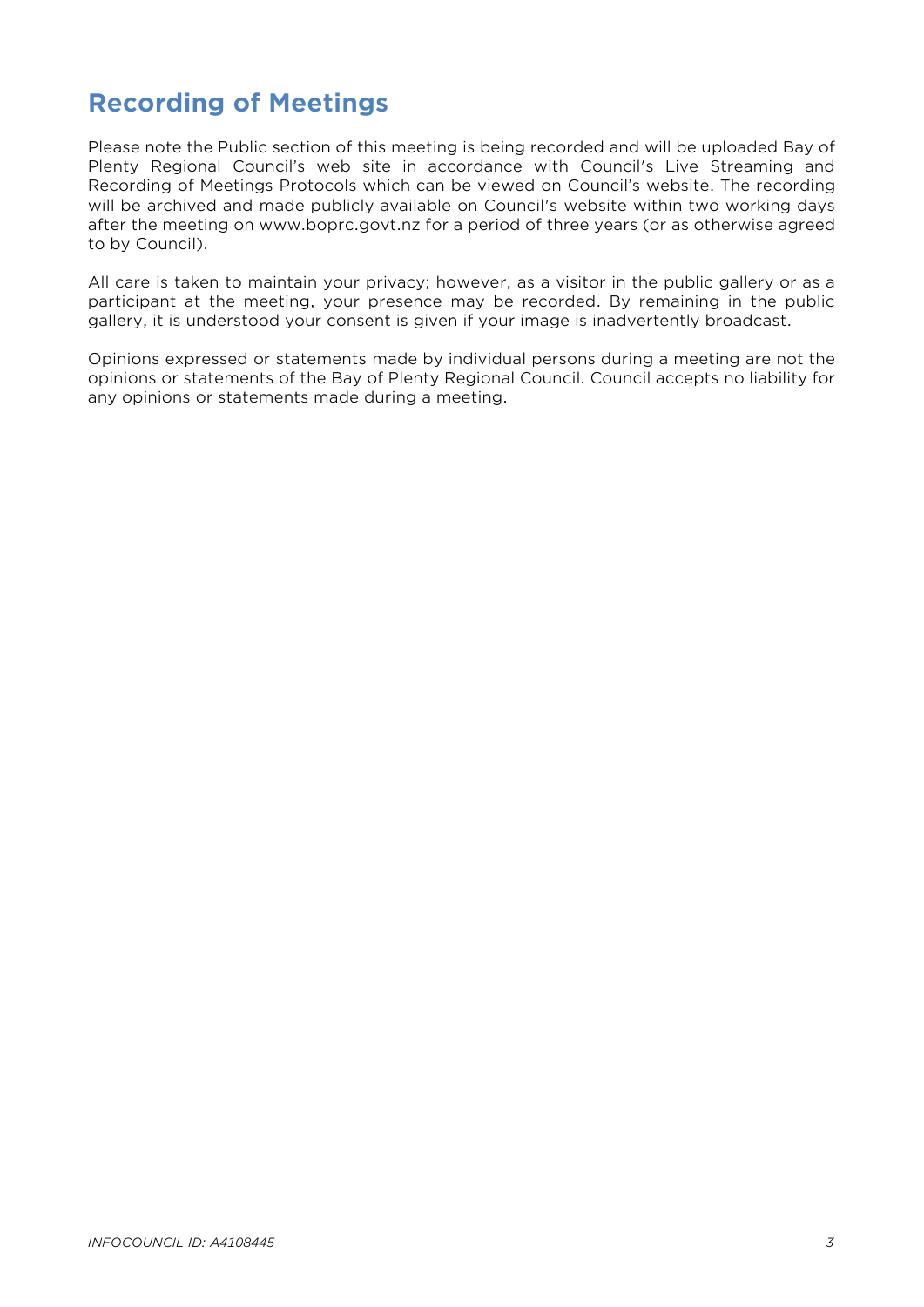# **Agenda**

## **Opening and Welcome by Commission Chair Anne Tolley - Tauranga City Council**

- **1. Apologies**
- **2. Acceptance of Late Items**
- **3. Minutes**

**Minutes to be Confirmed**

- **3.1 Bay of Plenty Mayoral Forum Minutes - 15 October 2021 [5](#page-4-0)**
	-

- **4. Presentations**
- **4.1 Trade Waste Strategy**

Presented by Sam Fellows - Tauranga City Council

**4.2 Ōpōtiki Harbour Project Update**

Presented by Mayor Lyn Riesterer – Ōpōtiki District Council

## **4.3 Update on Resource Management Reforms**

Presented by Chief Executive Aileen Lawrie – Ōpōtiki District Council

## **4.4 Update on Waiariki Bay of Plenty Regional Leadership Group**

Presented by Ezra Shuster - Ministry of Health

## **4.5 Update by Infrastructure Commission Chief Executive Ross Copland (Tentative Item)**

This item is tentative only and will be confirmed closer to the date of the meeting.

- **5. Reports**
- **5.1 Treaty of Waitangi Settlements, Claims and Related Kaupapa [16](#page-15-0)**
- **5.2 Climate Change Programme Update [25](#page-24-0)**
- **6. Recognition of Chief Executive Aileen Lawrie – Ōpōtiki District Council**

Presented by: Mayor Lyn Riesterer – Ōpōtiki District Council

## **7. Consideration of Late Items**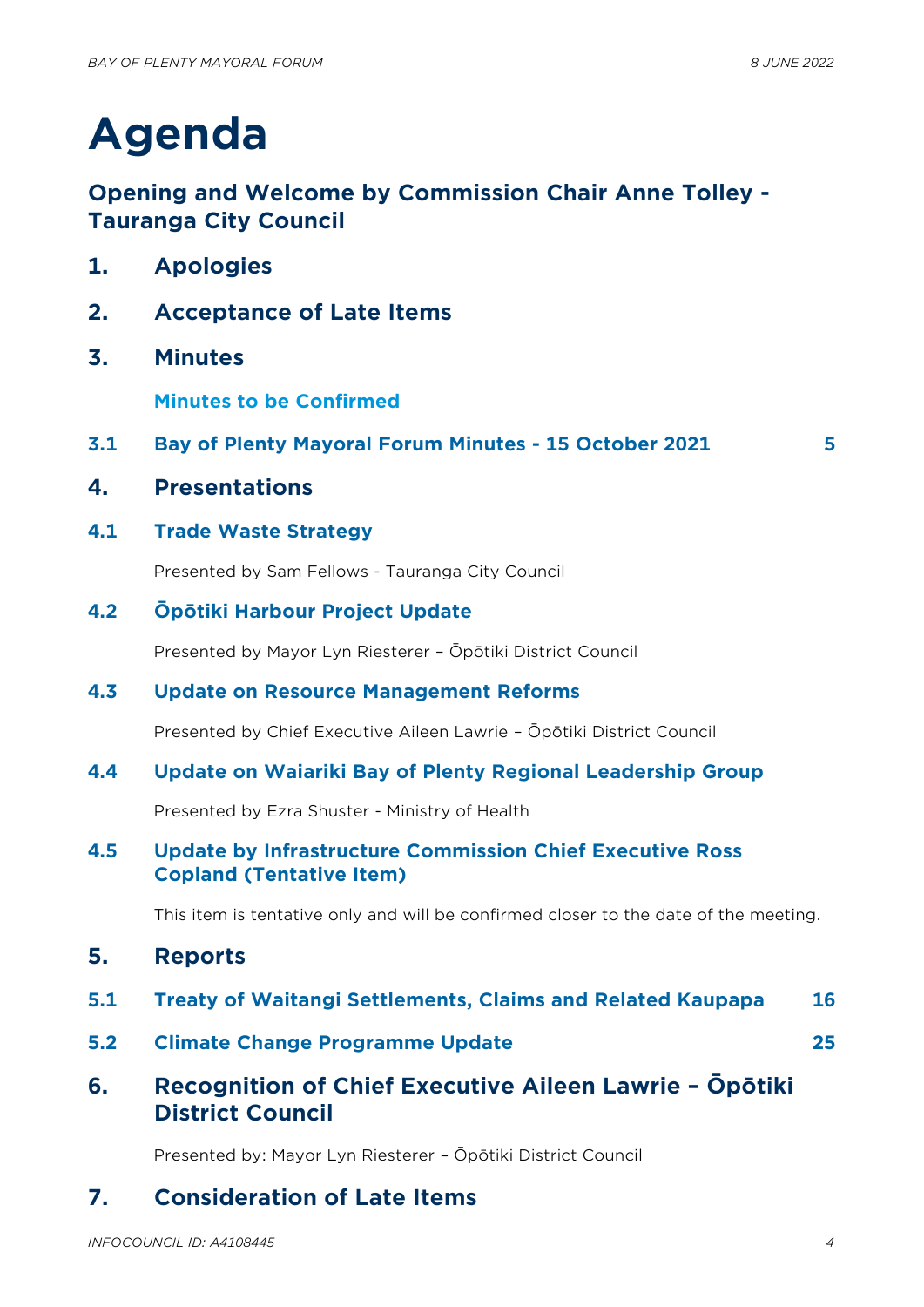# <span id="page-4-0"></span>**Bay of Plenty Mayoral Forum**

## Open Minutes

| —        |  |
|----------|--|
| Œ        |  |
|          |  |
| 3        |  |
|          |  |
|          |  |
| <u>ပ</u> |  |
|          |  |
|          |  |
| V.       |  |
|          |  |
|          |  |

| <b>Commencing:</b>    | Friday 15 October 2021, 9.30am                                                                                                                                                                                                                                                                                                                                                                                                                                                                                                                                                                                                                                         |
|-----------------------|------------------------------------------------------------------------------------------------------------------------------------------------------------------------------------------------------------------------------------------------------------------------------------------------------------------------------------------------------------------------------------------------------------------------------------------------------------------------------------------------------------------------------------------------------------------------------------------------------------------------------------------------------------------------|
| <b>Venue:</b>         | Zoom (Audio Visual meeting)                                                                                                                                                                                                                                                                                                                                                                                                                                                                                                                                                                                                                                            |
| <b>Chairperson:</b>   | Mayor Judy Turner - for this meeting                                                                                                                                                                                                                                                                                                                                                                                                                                                                                                                                                                                                                                   |
| <b>Members:</b>       | Chairman Doug Leeder - Bay of Plenty Regional Council<br>Mayor Steve Chadwick - Rotorua Lakes Council<br>Mayor David Trewavas - Taupō District Council<br>Mayor Garry Webber - Western Bay of Plenty District<br>Council<br>Mayor Lyn Riesterer - Ōpōtiki District Council<br>Mayor Malcolm Campbell - Kawerau District Council<br>Commission Chair Anne Tolley - Tauranga City Council                                                                                                                                                                                                                                                                                |
| <b>In Attendance:</b> | Geoff Williams - Chief Executive - Rotorua Lakes Council<br>Stephanie O'Sullivan - Chief Executive - Whakatāne District<br>Council<br>Sarah Omundsen - Acting Chief Executive - Bay of Plenty<br><b>Regional Council</b><br>Aileen Lawrie - Chief Executive - Ōpōtiki District Council<br>Marty Grenfell - Chief Executive - Tauranga City Council<br>Gareth Green - Chief Executive - Taupō District Council<br>Russell George - Chief Executive - Kawerau District Council<br>John Holyoake - Chief Executive - Western Bay of Plenty<br>District Council<br>Deputy Mayor Faylene Tunui - Kawerau District Council<br>Cr Nándor Tánczos - Whakatāne District Council |
|                       | <b>Presenters</b><br>Amos Kamo, Kahurangi Tapsell and Stacey Beer - Kāinga<br>Ora<br>Mi'i Keelan and Liane Gardiner - Te Puni Kōkiri<br>Stephen Boyle - BOPLASS<br>Bevan Gray - Whakatāne District Council<br>Georgina Fletcher - Whakatāne District Council                                                                                                                                                                                                                                                                                                                                                                                                           |
| <b>Apologies:</b>     | Fiona McTavish - Chief Executive - Bay of Plenty Regional<br>Council                                                                                                                                                                                                                                                                                                                                                                                                                                                                                                                                                                                                   |

## **1. Opening and Welcome**

Mayor Judy Turner opened the Zoom meeting and welcomed those present.

Noted the following changes to the agenda:

• The presentation by Victoria Carroll: Challenges and Opportunities in Papakāinga Housing had been deferred to a future meeting.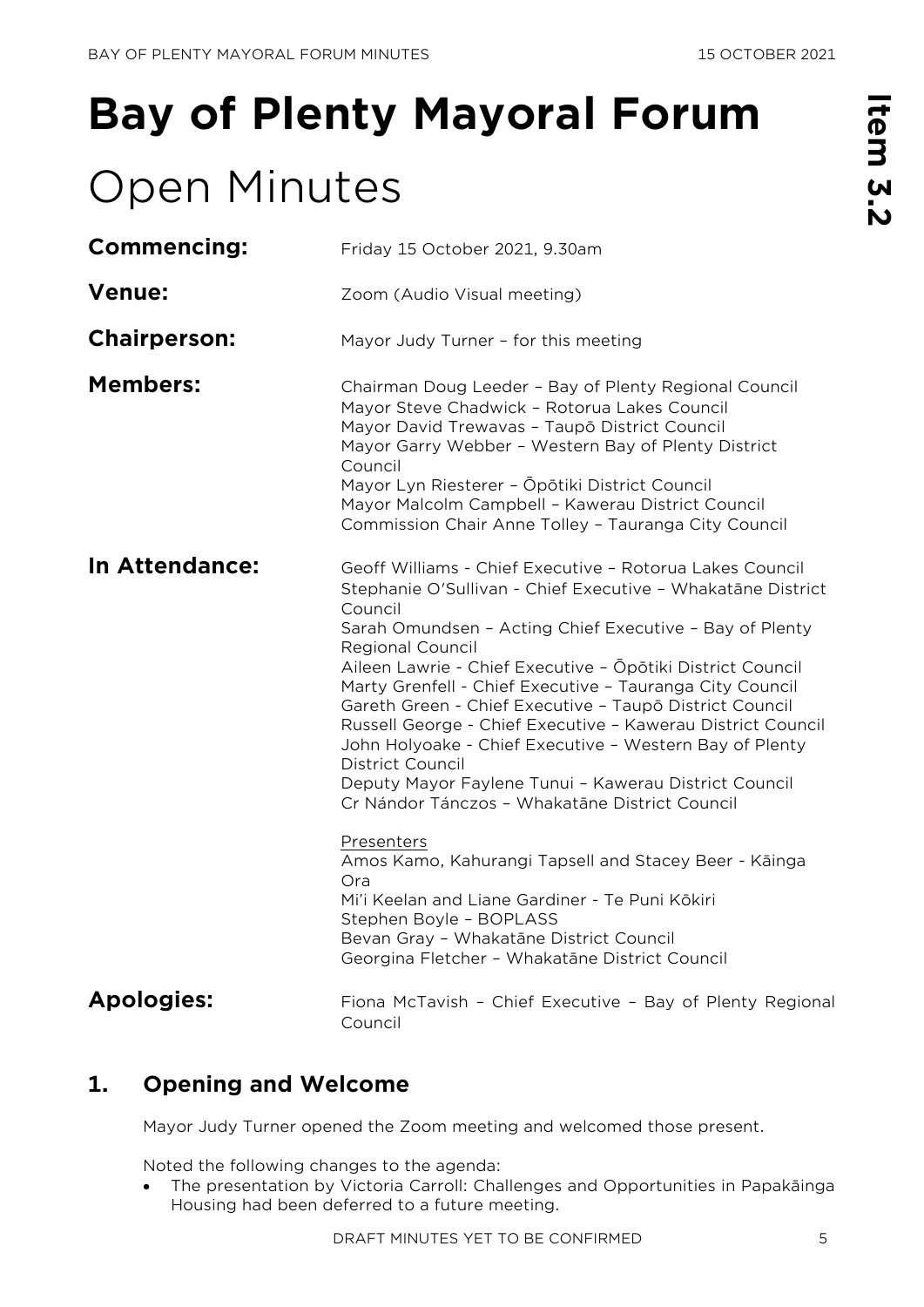• The presentation by Kainga Ora had been moved up to accommodate this change, as had the RMA Reforms Update discussion.

Advised that this Mayoral Forum Zoom meeting was being recorded and that the recording would be made available on the Bay of Plenty Regional Council website following the meeting.

Video recording of meeting<https://www.youtube.com/watch?v=zefmK5tJqDE>

## **2. Apologies**

## **Resolved**

**That the Bay of Plenty Mayoral Forum:**

**1 Accepts the apologies from Fiona McTavish – Chief Executive Bay of Plenty Regional Council and for early departure for Mayor Garry Webber tendered at the meeting.**

> **Riesterer/Webber CARRIED**

## **3. Minutes**

**Minutes to be Confirmed**

## **3.1 Bay of Plenty Mayoral Forum Minutes - 18 June 2021**

## **Resolved**

**That the Bay of Plenty Mayoral Forum:**

**1 Confirms the Bay of Plenty Mayoral Forum Minutes - 18 June 2021 as a true and correct record.**

> **Chadwick/Webber CARRIED**

## **4. Presentations and Verbal Updates**

## **4.1 Withdrawn: Challenges and Opportunities of Papakāinga Housing**

Noted that this item had been deferred to a future meeting.

## **4.2 Kāinga Ora Update**

*Presentation - Kainga Ora - Whenua Maori PDF - 15 October 2021: Objective ID A3953708* 

Presented by: Amos Kamo, Kahurangi Tapsell and Stacey Beer – Kāinga Ora.

## **Key Points - Presentation:**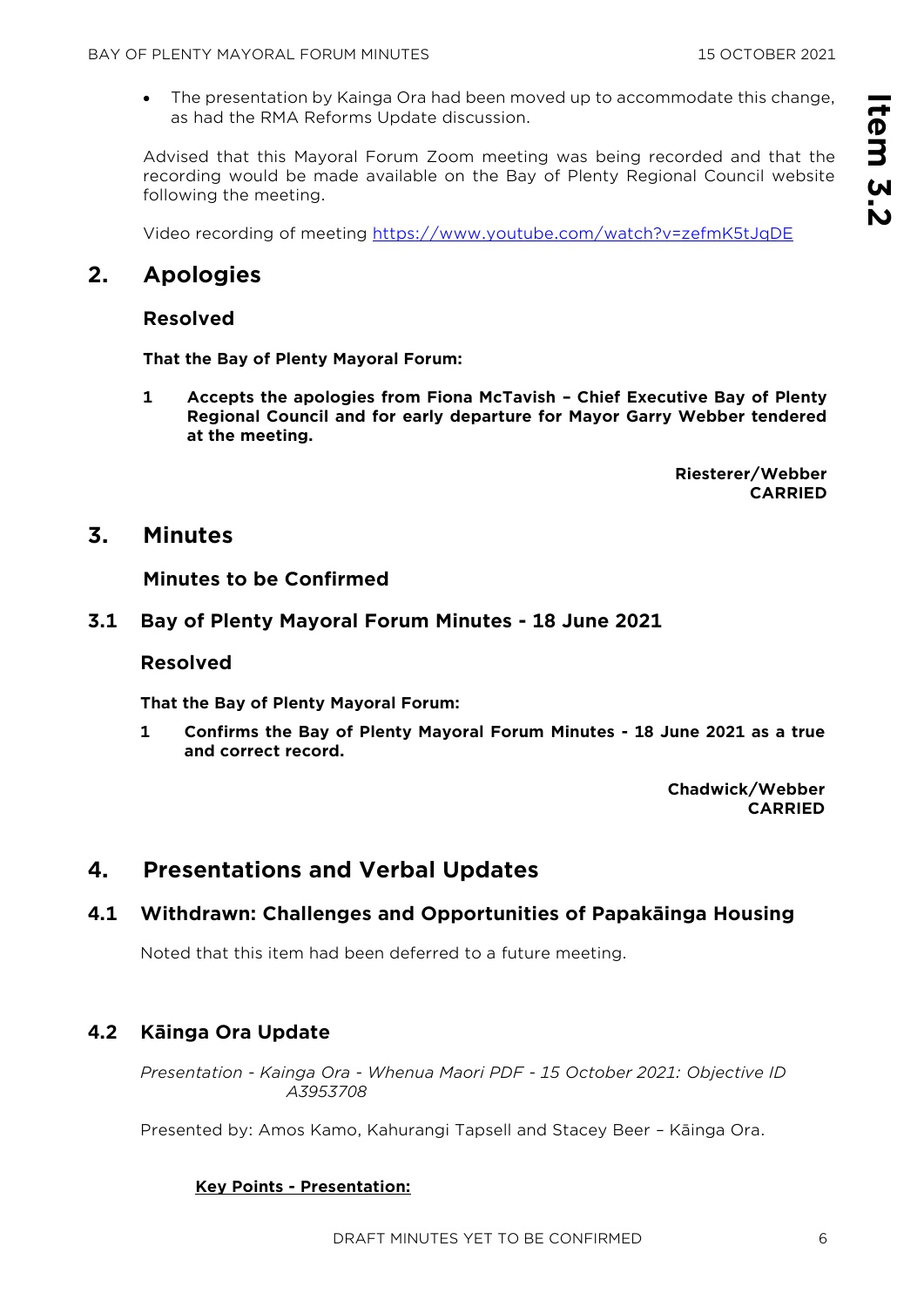**Item 3.2**

tem 3.

- Whenua Māori Development Team
- Our Legacy Organisations
- Our Vision *Building better, brighter homes, communities and lives.*
- The Kāinga Ora Homes and Communities Act 2019 / The Urban Development Act 2020
- MAIHI (Māori and Iwi Housing Innovation) Partnership Programme
- MAIHI Funding
- Getting the Mahi Done
- Range of Opportunities
- Whenua Māori Development Team
- Key Whenua Partnerships Initiative Whenua Leasing
- Social Procurement Initiatives a subset of Pā Harakeke
- Disposal Partnerships.

#### **Key Points:**

- Was actively seeking commercial funding partners
- Recognised the high pressure housing needs in Tauranga and Rotorua, combined with increased housing costs
- Kāinga Ora was a place-based organisation and should leverage on established relationships within the regions
- Kāinga Ora was not seeking to take ownership of land, rather it was a cooperative approach to assist landowners to achieve their aspirations
- Private sector finance/public-private partnership opportunities was a key consideration that needed further exploration
- Short-term lease scenarios was not considered a financially viable option.

#### **Key Points - Members:**

- Concerned that the proposed approach was to a large extent unchanged from previous years
- Sought opportunities for how to underwrite housing loans/debt, which was a significant issue for Māori
- There was infrastructure in place on Maketū land owned by Te Arawa Lakes Trust that had been earmarked for affordable/social housing. However, there had been little or no progress and there needed to be options for successful co-operation between councils, Kāinga Ora and Iwi so developments could commence.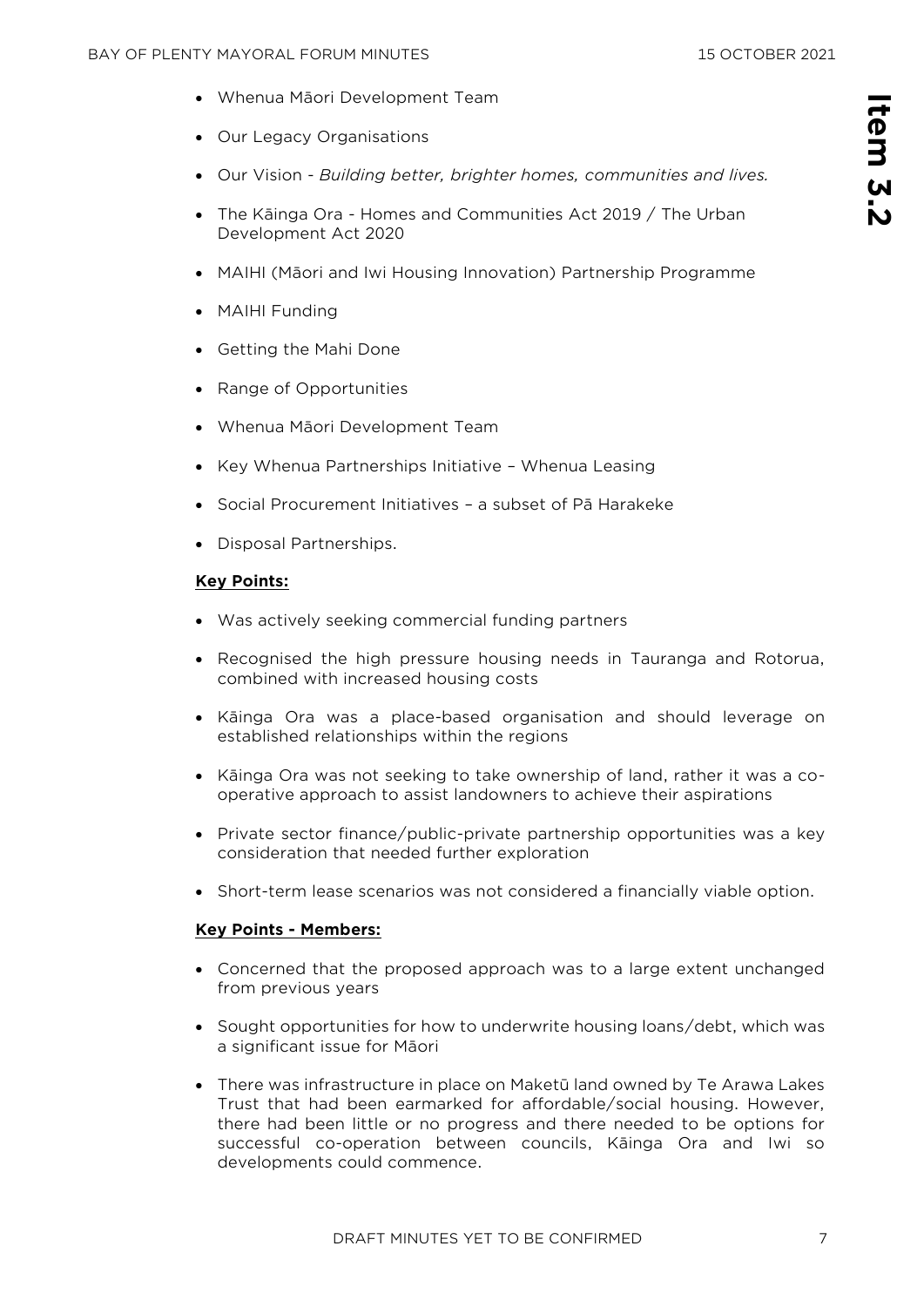## **4.3 Housing Update - Rotorua**

Verbal Update by Mayor Chadwick - Rotorua Lakes Council.

#### **Key Points:**

- Local led solutions/partnership was a key factor for successful progress
- There was an increasing proportion of young māori, and high degree of beneficiaries/unemployment
- Challenges had been amplified by Covid and provision of housing/infrastructure had not matched growth and increasing housing prices
- Covid had been detrimental to tourism and the overall economy in Rotorua
- A joint emergency housing taskforce comprising a combination of agencies and supported by central government, had been established
- 850 local families were currently in emergency housing/motels, which was not sustainable
- Was working towards supplying 3000 social/affordable homes over the next three year, which was recognised as an aspiration goal
- There was a need for increased security measures associated with the emergency housing.
- 10.30am The meeting **adjourned**.

10.40am – The meeting **reconvened**.

## **4.4 Maori Housing Support – Te Puni Kōkiri (TPK)**

*Presentation TPK BOP Mayoral Forum PDF - 15 October 2021: Objective ID A3952369* 

Presented by Mi'i Keelan and Liane Gardiner - Te Puni Kōkiri (TPK)

#### **Key Points - Presentation:**

- Te Puni Kōkiri, Ministry of Māori Development
- Our role in the public sector system
- Te Puni Kōkiri Strategic Priorities
- MAIHI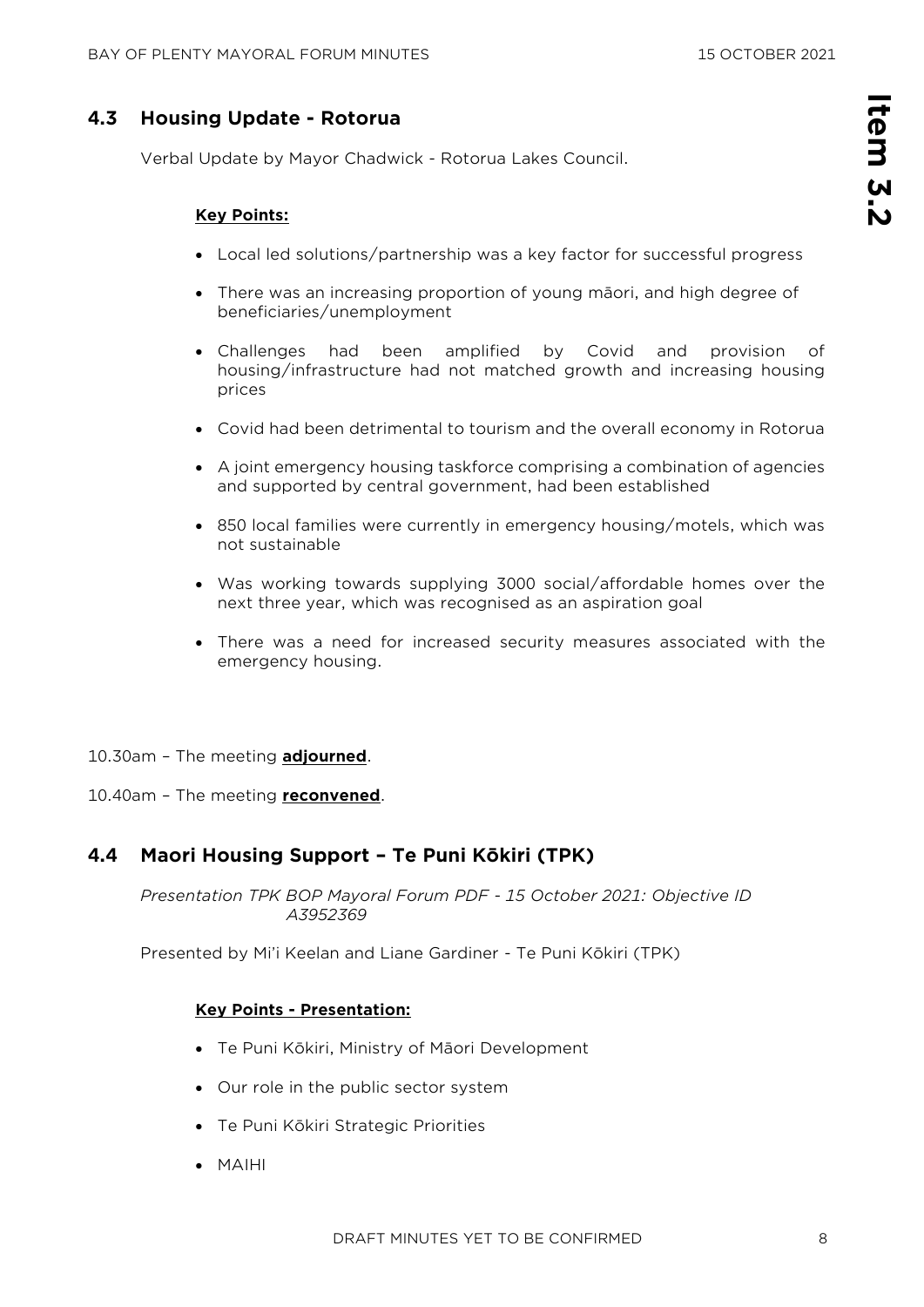- o Principles and Framework
- o Kā Ora The National Māori Housing Strategy
- Investment and approach
- Opportunities.

#### **Key Points:**

- Western Bay of Plenty had been identified by central government as a 'housing need hot spot'
- TPK also recognised the significant housing shortage in Eastern Bay of Plenty
- TPK's was focussed on working with iwi to support their whānau in identifying needs and aspirations, and to achieve housing goals
- Was working with Trusts in the Eastern Bay of Plenty that had housing aspirations for its land, and facilitated connections with other groups and agencies
- Worked with a number of service providers in its housing repair programme
- Main repair focus was for housing on whenua māori land, however māori housing located on generally owned land and in need of repairs, would still be considered
- Public funding could not be used for repairs of unconsented residences and a conversation around how to reach a positive outcomes would instead take place.

## **4.5 Opportunity for Mayors and Chairs to Provide an Update on Housing Developments on Māori Owned Land Within Each Rohe**

Mayor Steve Chadwick – Rotorua Lakes Council

#### **Key Points:**

- Council was working in a positive partnership with Iwi/Hapū
- Major impediment was provision of infrastructure, rather than consenting/planning challenges.

Commission Chair Anne Tolley – Tauranga City Council

#### **Key Points:**

- Housing affordable/availability in Tauranga was a major issue
- Would not be able to meet the NPS-UD threshold with regards to provision of housing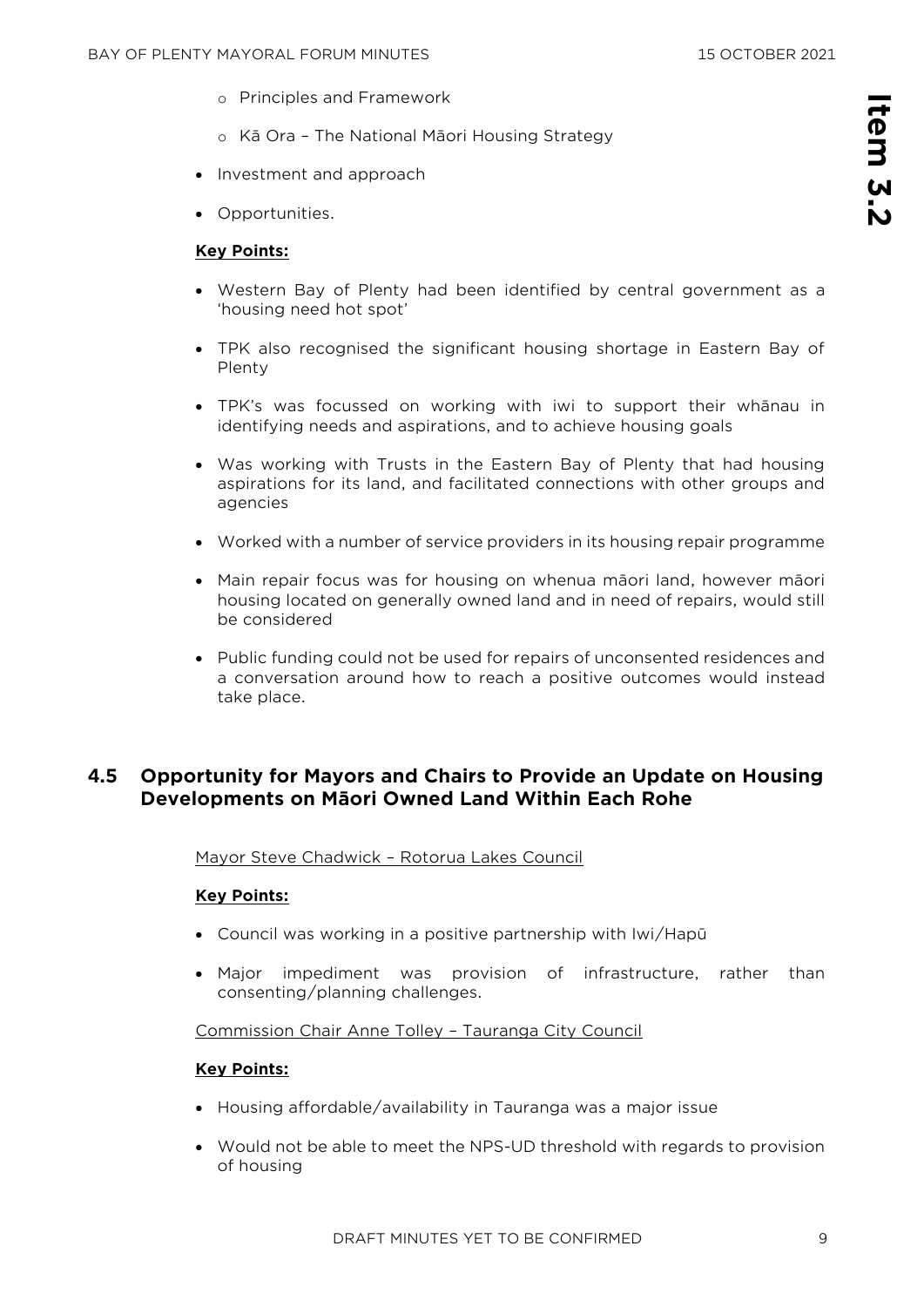- Was working on increased co-operation with local iwi/hapū trusts and encouraged open communication
- Was reviewing the Council toolkit available for Trusts who were wanting to progress land development.

Mayor Garry Webber – Western Bay of Plenty District Council

## **Key Points:**

- Noted the success of the Healthy Homes Programme
- Council was offering reduced development contribution rates for papakāinga housing/developments on multiple owned māori land, however progress was slower then ideally preferred.

#### Mayor Lyn Riesterer – Ōpōtiki District Council

#### **Key Points:**

- There was approximately 200 unconsented dwellings along the Ōpōtiki coast and recognised the dire need for adequate housing
- Considerations for development of multiple owned Māori land included:
	- Ability to develop land
	- Loan repayment ability
	- Needs analysis and prioritisation
- There was an ongoing need for housing, made more urgent as a result of the number of people who had returned to Ōpōtiki due to Covid.

#### Chief Executive Gareth Green – Taupō District Council

#### **Key Points:**

- Housing shortage/affordability was a relatively new issue for Taupō
- Was currently assessing regulatory frameworks to identify opportunities to assist in housing developments
- Significant work was being undertaken in the papakāinga housing space
- Increasing concerns regarding substandard/unconsented dwellings being used for housing.

#### Chairman Doug Leeder – Bay of Plenty Regional Council

#### **Key Points:**

- Encouraged TAs to continue their current housing drive and would support and facilitate initiatives
- Recognised that this was not BOPRC's core business.

Mayor Judy Turner – Whakatāne District Council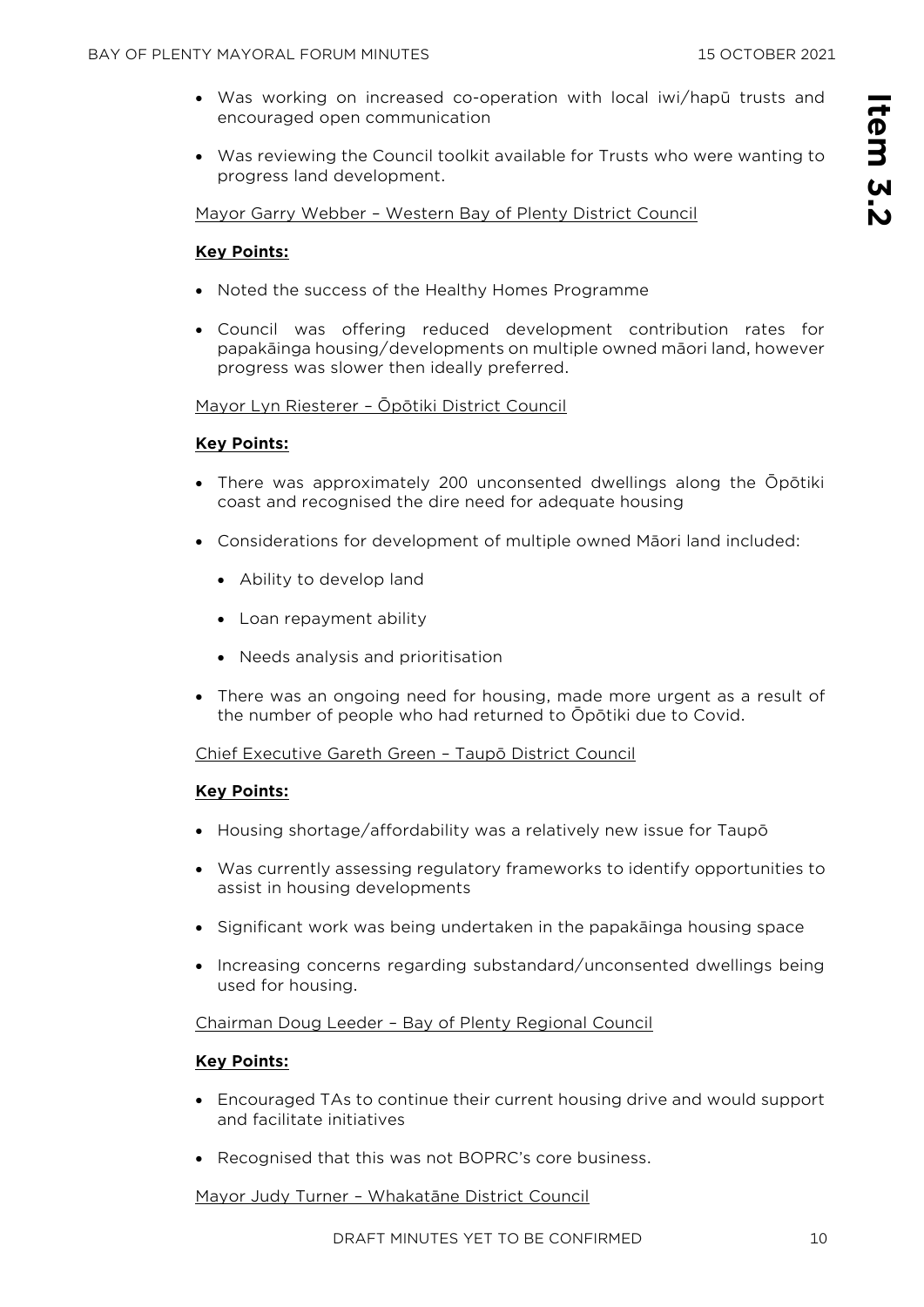#### **Key Points:**

- Outlined the developments and initiatives currently taking place in the Whakatāne District
- District Plan was formulated to support and enable Papakāinga housing
- Recognised the need for adequate infrastructure/wastewater facilities to support housing developments
- The return of large number of residents due to Covid had increased the need for housing.

Mayor Malcolm Campbell and Deputy Mayor Faylene Tunui – Kawerau District Council

#### **Key Points:**

- Council was currently developing 31 residential properties on the old school land
- Recognised and welcomed the housing providers presenting at this meeting into the Kawerau community, where 62% of the population was Māori
- Settlement outcomes meant that Māori had been required to purchase back ancestral land, with this cost significantly impacting on the overall cost of housing developments/infrastructure
- Noted the distinction between Tūwharetoa Kawerau and Tūwharetoa Taupō.

## **4.6 BOPLASS - Summary of LTP Projects to be Delivered Across the Region Over the Next 10 Years.**

Presented by Stephen Boyle – BOPLASS and Bevan Gray – Whakatāne District Council.

#### **Key Points:**

- Provided an outline of the Long Term Plans (LTPs) for all the Bay of Plenty councils
- Sought input from councils on how to mitigate risks associated with the increasing costs of projects set out in the LTPs
- The dashboard displayed high level information, which could be further drilled down into as require
- Dashboard also included projects that had obtained Provincial Growth Fund (PGF) funding, which was useful when seen in context of the other projects in the region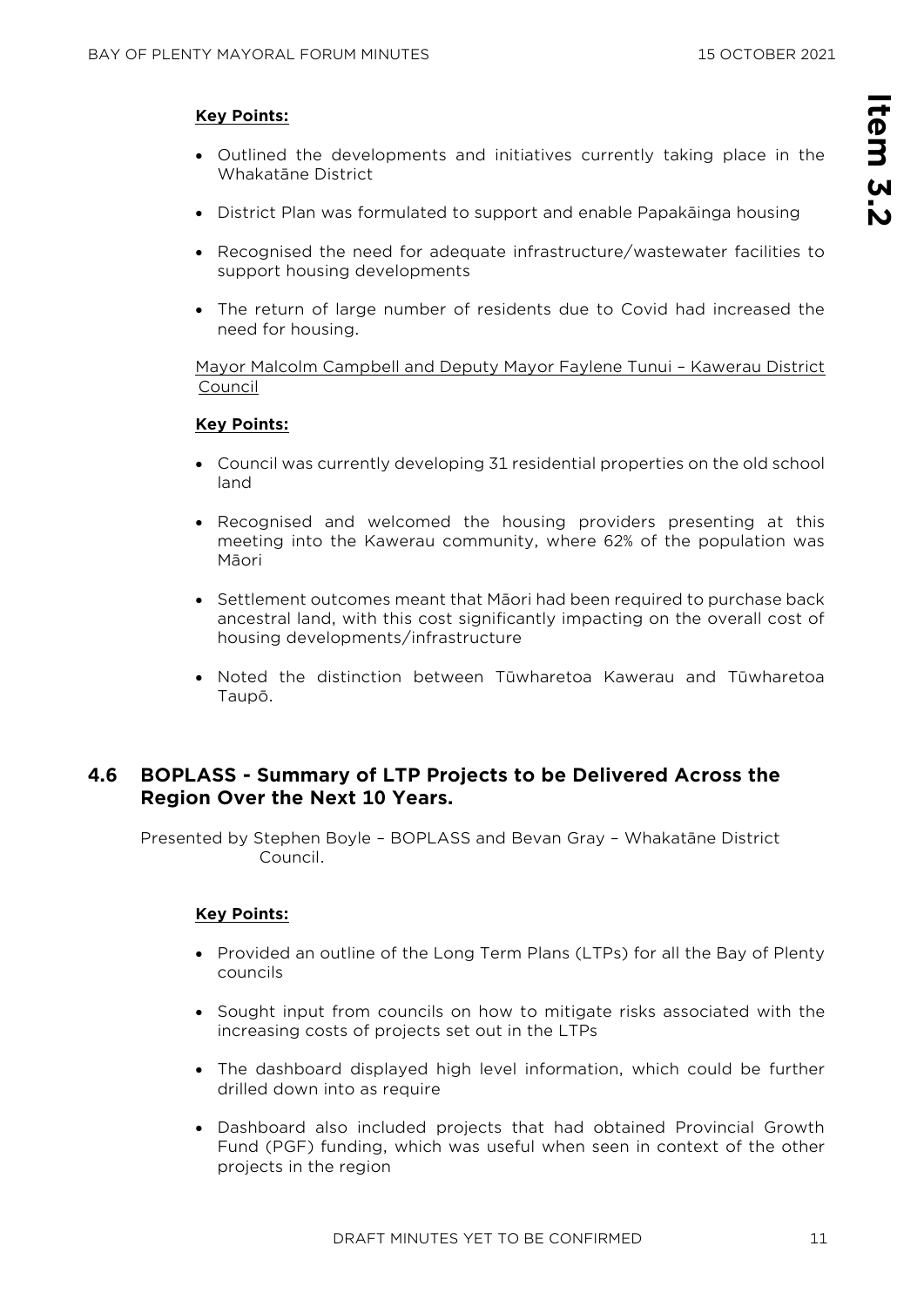• Compiling the information would assist in attracting confident investors into the region.

#### **Key Points - Members:**

- Suggested that the information be provided to the region's Economic Development Agencies (EDAs)
- The information could provide the Mayors/Chairs an understanding of the scope and scale of LTP projects currently planned or in-train in the region. It could also assist in approaching/working with central government in the funding and delivery of large scale projects
- Identifying the need for skilled labour; creating new opportunities for apprenticeships etc. could be an additional outcome
- Supply/demand issues could be identified and planned for as part of this overall provision of information/understanding of region-wide projects.

11.35am – Mayor Garry Webber **withdrew** from the meeting.

## **4.7 Whakatāne District Council: Climate Change Action Plan**

*Presentation - WDC Climate change action plan PDF - Mayoral Forum 15 October 2021: Objective ID A3965308* 

Mayor Turner introduced Cr Nandor Tanchoz and Georgina Fletcher – Whakatāne District Council who presented this item.

## **Key Points - Presentation:**

- Climate Change Strategy 2020-23
- Carbon emissions from the Whakatāne District Council
- Our Climate Change Principles
- Our Climate Change Project
- 'Educate both the young and the old'.

#### **Key Points:**

- Important to recognise the expertise within the various communities with regards to energy efficiency and climate change initiatives
- Next challenge was to work closer with the community to achieve a transformational shift and make positive changes.

#### **Key Points - Members:**

• Recognised that there was significant expertise across all councils and that co-operation was key in 'making a difference'.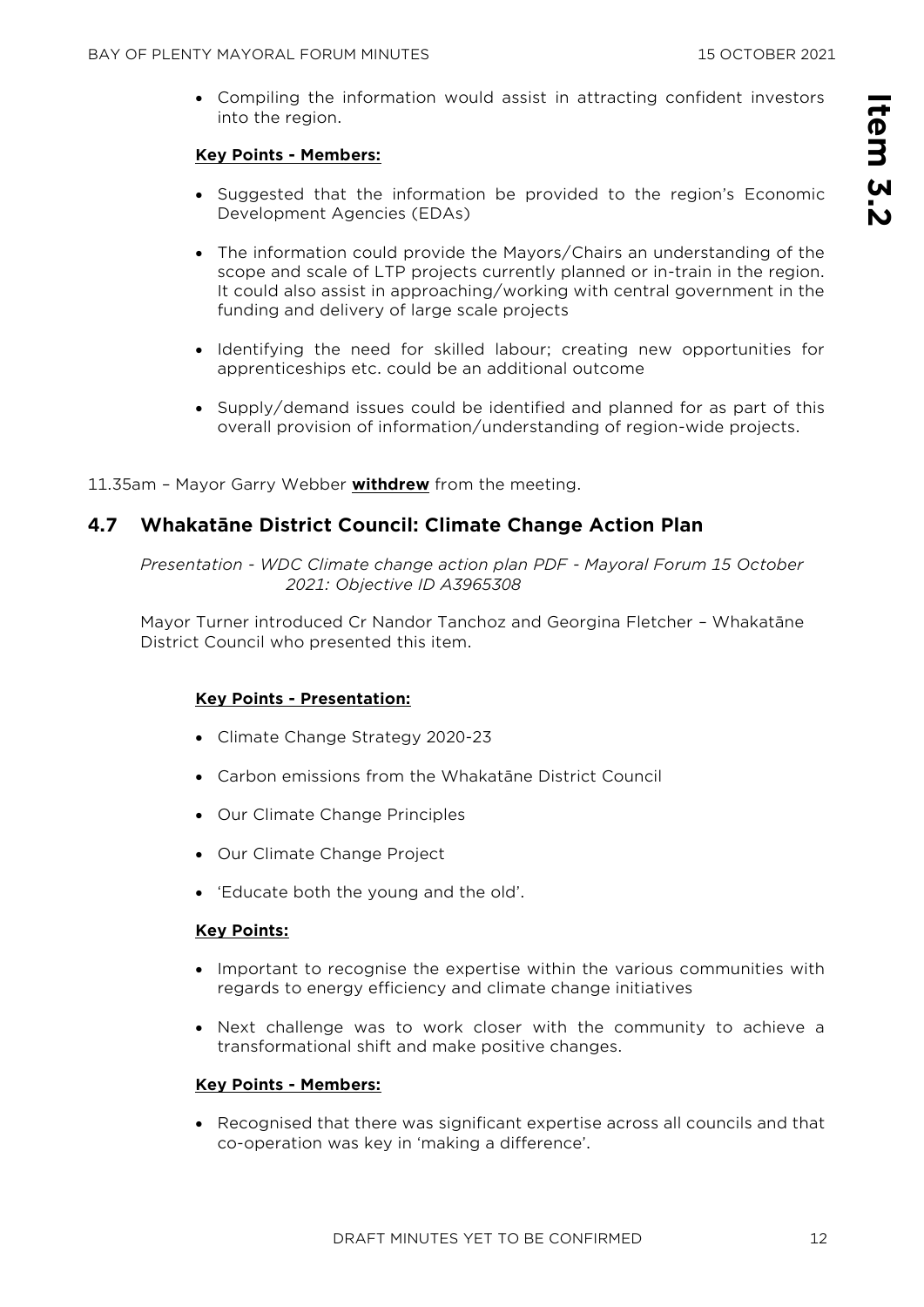## **4.8 Bay of Plenty Regional Council: Climate Change Update**

Presented by Acting Chief Executive Sarah Omundsen – Bay of Plenty Regional Council.

## **Key Points:**

- Region Wide Risk Assessment
	- Tonkin and Taylor had been contracted to undertake this piece of work
	- Wide range of stakeholders would be involved
	- Final report was scheduled for June 2023
- Carbon footprint
	- Last carbon footprint for Bay of Plenty had been undertaken in 2015, so an update was timely
	- Had obtained both pre and post Covid footprint information
	- Format of the report would follow previous report; Taupō District Council would be included; higher focus on transport emissions which was a key area for reduction
- Other Collaborative Projects
	- TA/Regional Council staff continued to meet regularly on climate matters
	- Government had just released its first Emissions Reduction Plan (ERP) for consultation and there was the possibility of the Bay of Plenty TAs making a joint submission
	- Noted the publication of the Lifeline Regional Risk Assessment report
	- Adoption of the ERP and carbon budgets would be delayed due to Covid-19.

## **Key Points - Members:**

• Recognised the co-operation at staff level across the Bay of Plenty Region with regards to stormwater/flooding modelling, and the significant effort and expertise within Regional Council in this area.

## **4.9 RMA Reforms Update**

An opportunity for each Council to provide a verbal update with regards to the current Resource Management Act reforms.

Mayor Turner – Whakatāne District Council

• Recognised the several significant reforms currently taking place that affected local government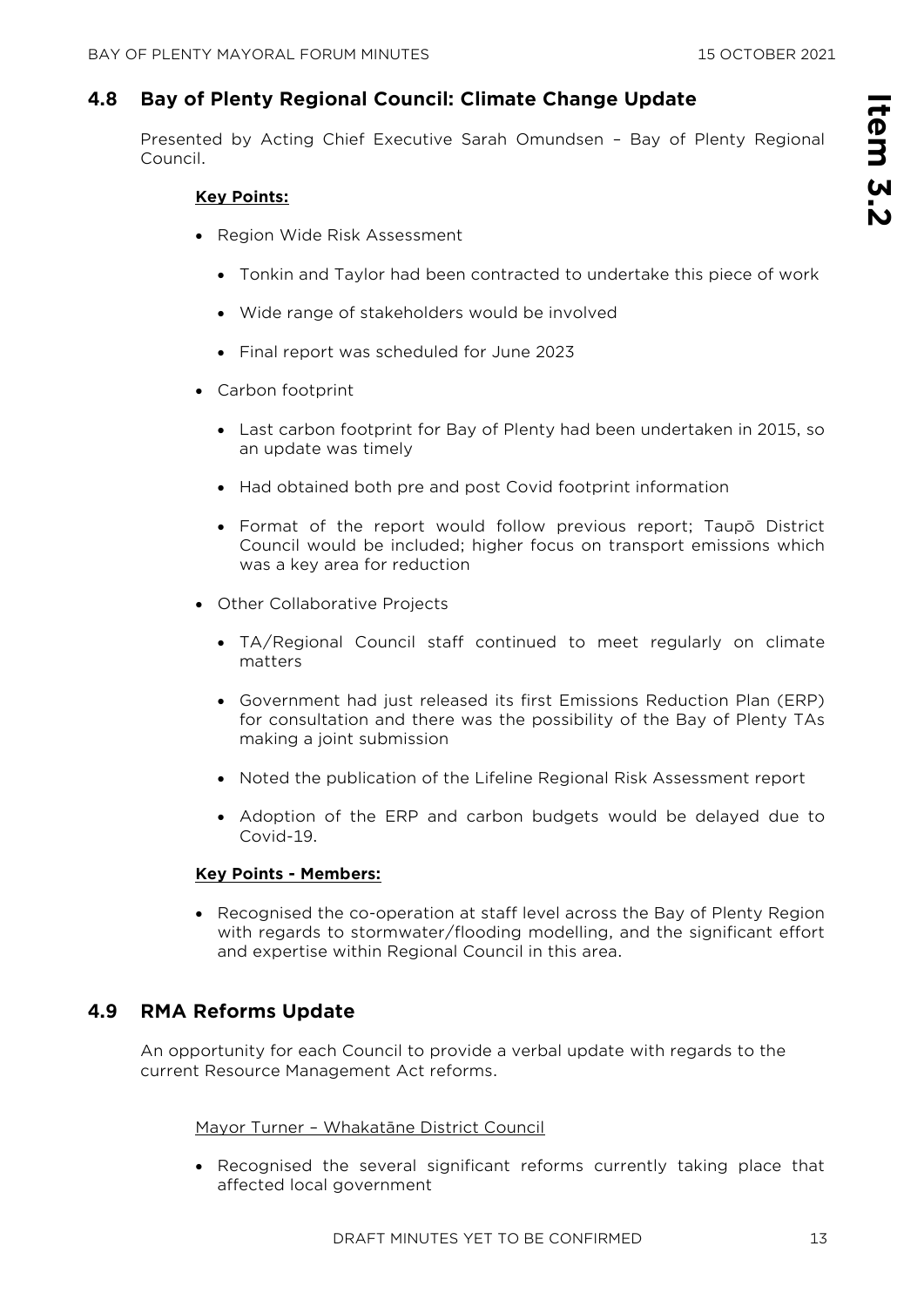- The focus on the three waters reform had to some extent distracted councils from the RMA reforms
- Recognised the short timeframes for submissions on the various processes, in particular the three waters reforms.

#### Mayor Campbell – Kawerau District Council

• A Council workshop would be held the following week to obtain a better understanding of the reform and identify the next steps in the process.

#### Mayor Chadwick – Rotorua Lakes Council

- Noted the advice from Central Government that the Resource Management Steering Group had been established, and the level of comfort for the region in the capability of the appointees
- Recognised that the RMA reforms was a result of the ongoing housing issues.

## Mayor Riesterer – Ōpōtiki District Council

• Referred this update to Chief Executive Lawrie as she had been appointed to the RM Steering Group.

#### Chief Executive Aileen Lawrie – Ōpōtiki District Council

- The resource management review had commenced in 2009 and the final report had become the blueprint for the current reforms
- The main change of the Natural and Built Environments Bill (compared to the RMA) was its focus on *outcomes*, rather than *effects*
- Noted the move away from local approach to a more regional approach
- Recognised the far-reaching nature of the reforms and the impact it would have
- Steering Group met on a weekly basis and the workload was significant
- Noted that MfE would engage with the Mayoral Forum to provide updates.

#### Chairman Leeder – Bay of Plenty Regional Council

- Recognised the gravity of the issues and the challenges the reforms presented
- Commitment to the process and outcome was critical as the reform was to be completed in mid-2022
- Supported the concern that the three waters reform was detracting from the other reforms in progress, in particular the RM reform.

12.22 pm – Mayor Turner's Zoom connection temporarily disconnected and Chairman Leeder **assumed** the chair.

#### Commission Chair Tolley – Tauranga City Council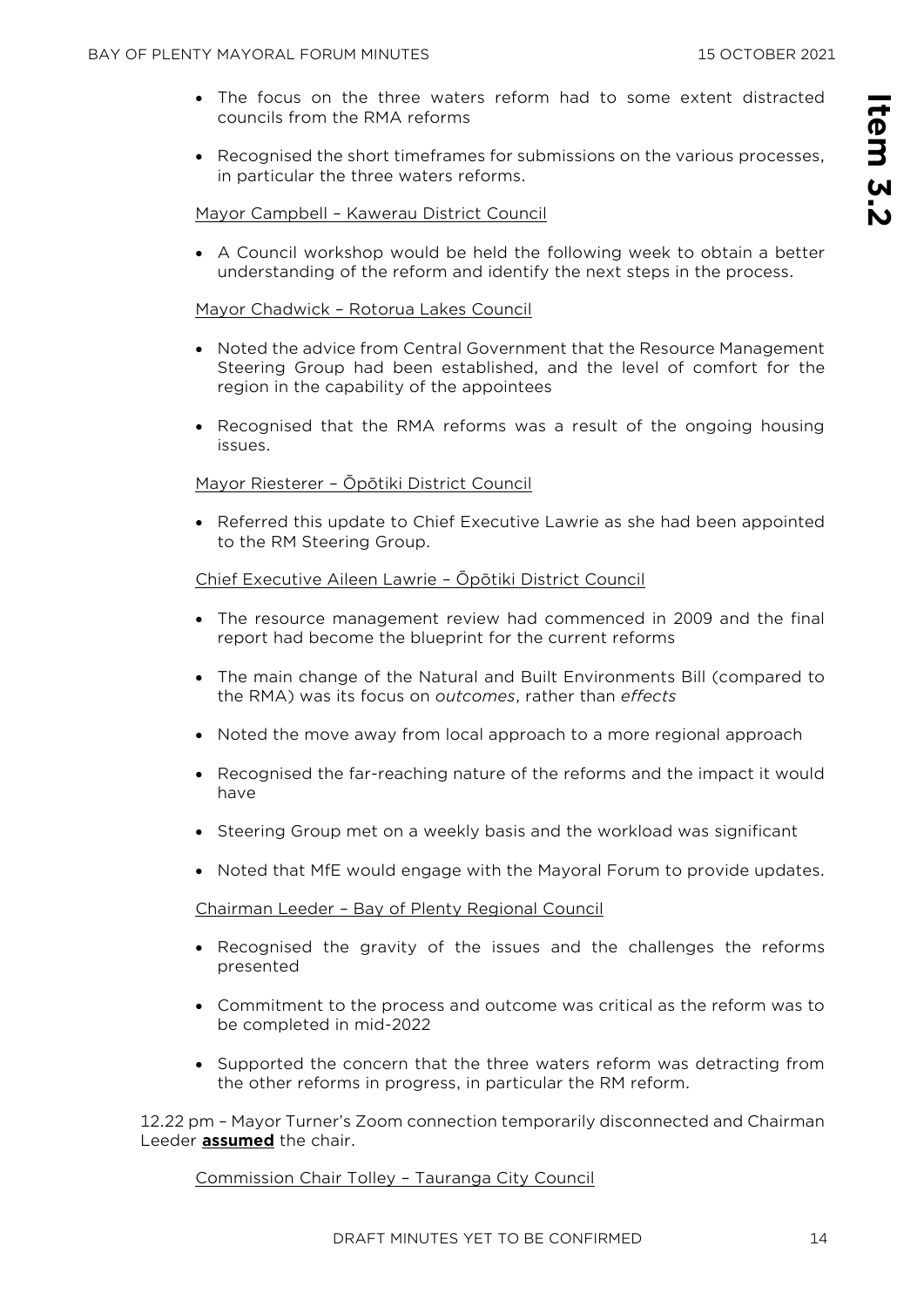- Informal resource management reform discussions had taken place to ensure it was not 'forgotten' as the three waters reform progressed
- The fast pace of the reforms made it challenging to provide substantive and joint feedback
- Concerned that the reform of the local government, which provided the structure and form for the RMA reforms, was taking place afterwards
- Recognised the concerns expressed regarding differing local issues, however a joint approach and 'speaking with one voice' at a regional level would carry more traction with Central Government.

#### Chief Executive O'Sullivan – Whakatāne District Council

• Had appointed a Programme Manager for the three reforms to ensure consistency and to provide a more proactive approach to the resource management reform, rather than the reactive process of the three waters reform

#### 12.30pm – Mayor Turner reconnected to the meeting and **assumed** the chair.

• Supported the concept of regional responses when there was alignment between councils on the various issues.

#### Mayor Turner – Whakatāne District Council

- The Natural and Built Environments Bill exposure draft was high level which made it challenging to provide a considered submission
- Concerned regarding lack of clarity around existing use rights and existing consents
- Suggested including regular updates on the current reforms on the Mayoral Forum agendas.

## **12.34pm – the meeting closed.**

**CONFIRMED** 

**MAYOR JUDY TURNER WHAKATĀNE DISTRICT COUNCIL**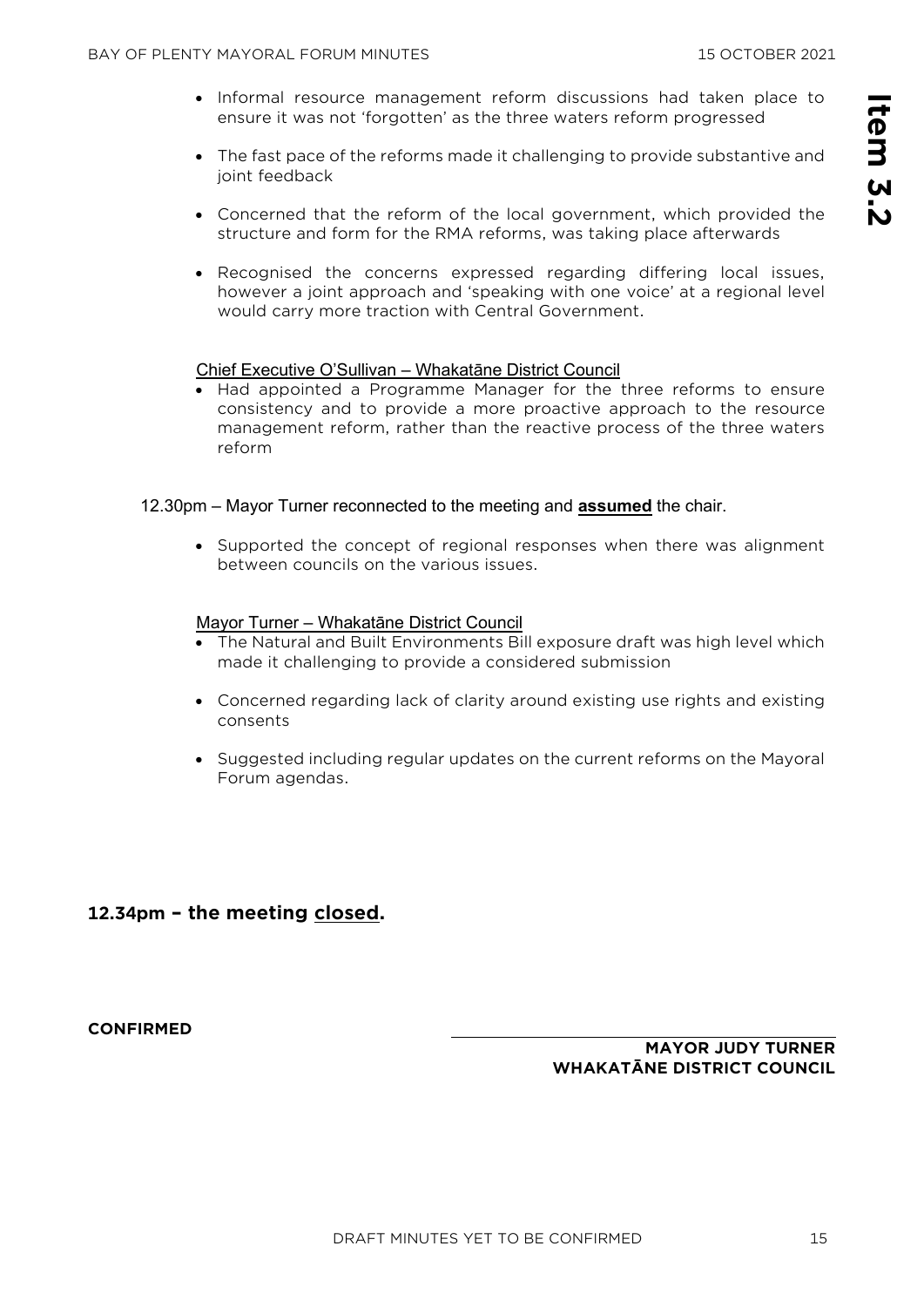

<span id="page-15-0"></span>

| <b>Report To:</b>     | Bay of Plenty Mayoral Forum                                                             |
|-----------------------|-----------------------------------------------------------------------------------------|
| <b>Meeting Date:</b>  | 8 June 2022                                                                             |
| <b>Report Writer:</b> | Michelle Hingston, Advisor - Kaupapa Maori                                              |
|                       | <b>Report Authoriser:</b> Kataraina O'Brien, Director, Strategic Engagement             |
| <b>Purpose:</b>       | Provide an update on Treaty Settlements and other matters relating<br>to Tangata Whenua |

## **Treaty of Waitangi Settlements, Claims and Related Kaupapa**

## **Executive Summary**

This report provides an update on Treaty Settlements, Waitangi Tribunal inquiries, the Marine and Coastal Area (Takutai Moana) Act and other related matters.

In March 2022, Ngāti Rangitihi settlement legislation was enacted, which will see the establishment of the Tarawera Restoration Strategy Group. Similarly the Whakatōhea settlement which provides for a new Kaitiaki Forum, is progressing through its final stages. Local councils will have membership in both forums.

Also in March 2022, the Waitangi Tribunal released its Motiti Inquiry 'kinship review' report, which clarifies the tangata whenua status of different groupings and provides useful guidance for Crown and other agencies when engaging with the tangata o Motiti.

A number of Marine and Coastal Act (Takutai Moana) orders over coastal areas in Tauranga Moana and Ōpōtiki have recently been made by the High Court, the first examples of orders under this regime.

In other matters, Te Puni Kokiri is working on drafting a declaration plan to realise the United Nations Declaration on the Rights of Indigenous Peoples. The update provides a time line on the prospective plan.

## **Recommendations**

## **That the Bay of Plenty Mayoral Forum:**

1. **Receives the report, Treaty of Waitangi Settlements, Claims and Related Kaupapa.**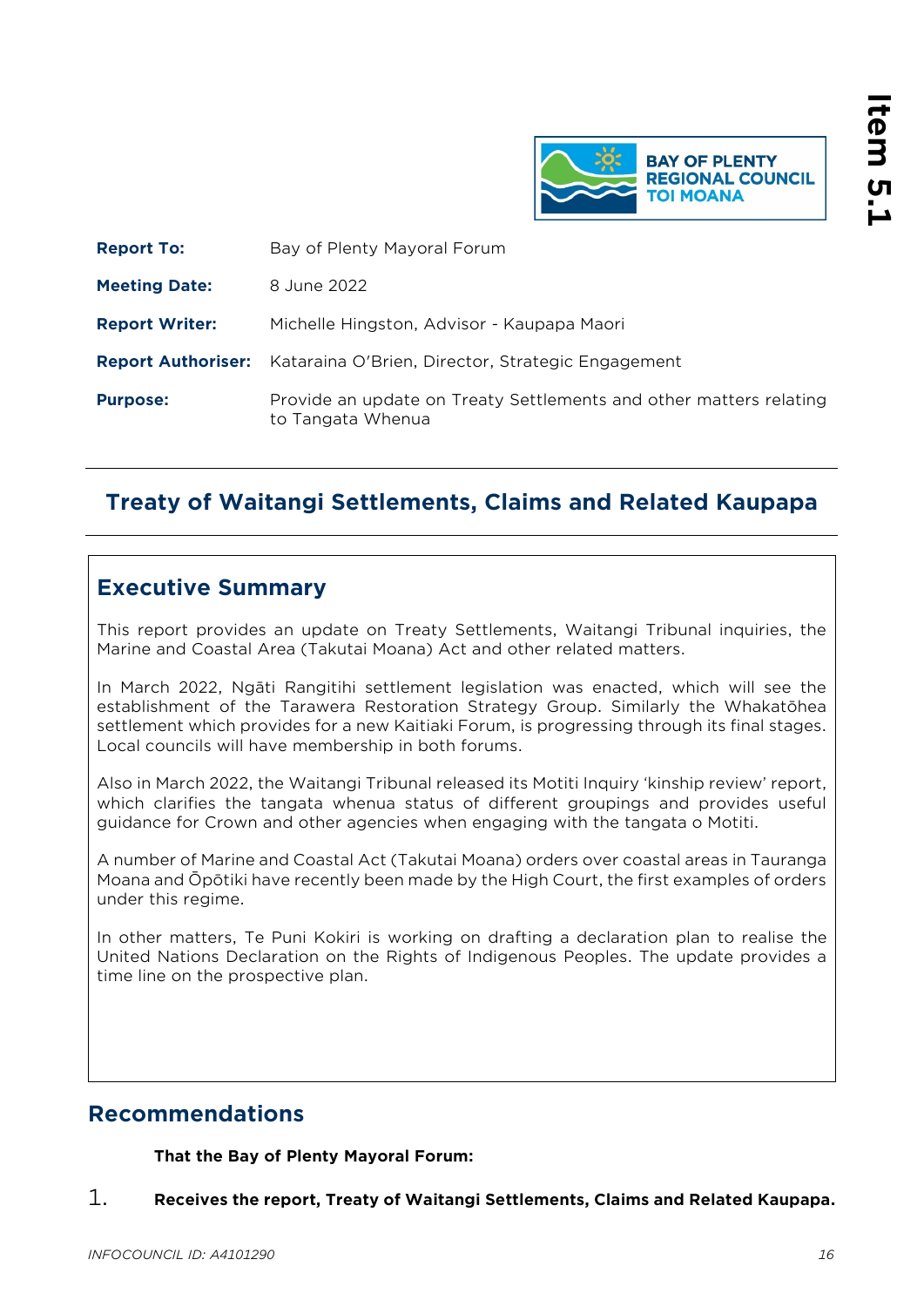## 1. **Introduction**

The Bay of Plenty region has the largest proportion nationally of hapū/iwi (approximately one third) giving rise to a significant number of Treaty settlements at various stages of completion (see summary below).

Progressively, approximately two thirds of historic Treaty claims within the region are now settled. However, among remaining settlements are significant components including Tauranga Moana framework and other bespoke resource management arrangements in both the Whakatōhea and Te Whānau-a-Apanui settlements.

Treaty settlement legislation frequently includes obligations for Councils to partner and work collaboratively with Māori, through mechanisms including co-governance, co-management and joint management arrangements. Newly established examples of these are further discussed below.

| <b>No</b>      | <b>Status settlements and claims</b>     | <b>Comments</b>                                                     |  |  |  |  |
|----------------|------------------------------------------|---------------------------------------------------------------------|--|--|--|--|
| 21             | <b>Completed Treaty Settlements</b>      | 18 individual iwi<br>$\bullet$                                      |  |  |  |  |
|                | (legislation enacted)                    | 3 iwi collectives<br>$\bullet$                                      |  |  |  |  |
| 6              | <b>Individual Deeds of Settlement</b>    | Ngāi Te Rangi & Ngā Pōtiki                                          |  |  |  |  |
| $\mathbf{1}$   | <b>Collective Deed of Settlement</b>     | Ngāti Ranginui<br>$\bullet$                                         |  |  |  |  |
|                | (awaiting ratification /<br>legislation) | Whakatohea<br>$\bullet$                                             |  |  |  |  |
|                |                                          | Ngāti Tara Tokanui                                                  |  |  |  |  |
|                |                                          | Ngāti Tamatera                                                      |  |  |  |  |
|                |                                          | Ngāti Maru                                                          |  |  |  |  |
|                |                                          |                                                                     |  |  |  |  |
|                |                                          | (Harbour<br>interests)<br>Tauranga<br>Moana<br>Collective (on hold) |  |  |  |  |
| $\mathbf{1}$   | Agreement in Principle                   | Te Whānau a Apanui                                                  |  |  |  |  |
| $\overline{4}$ | Yet to be negotiated                     | Pare Hauraki (Tauranga Harbour<br>$\bullet$<br>interests)           |  |  |  |  |
|                |                                          | Ngāti Whakaue, Ngāti Whakahemo, Ngai<br>Tai.                        |  |  |  |  |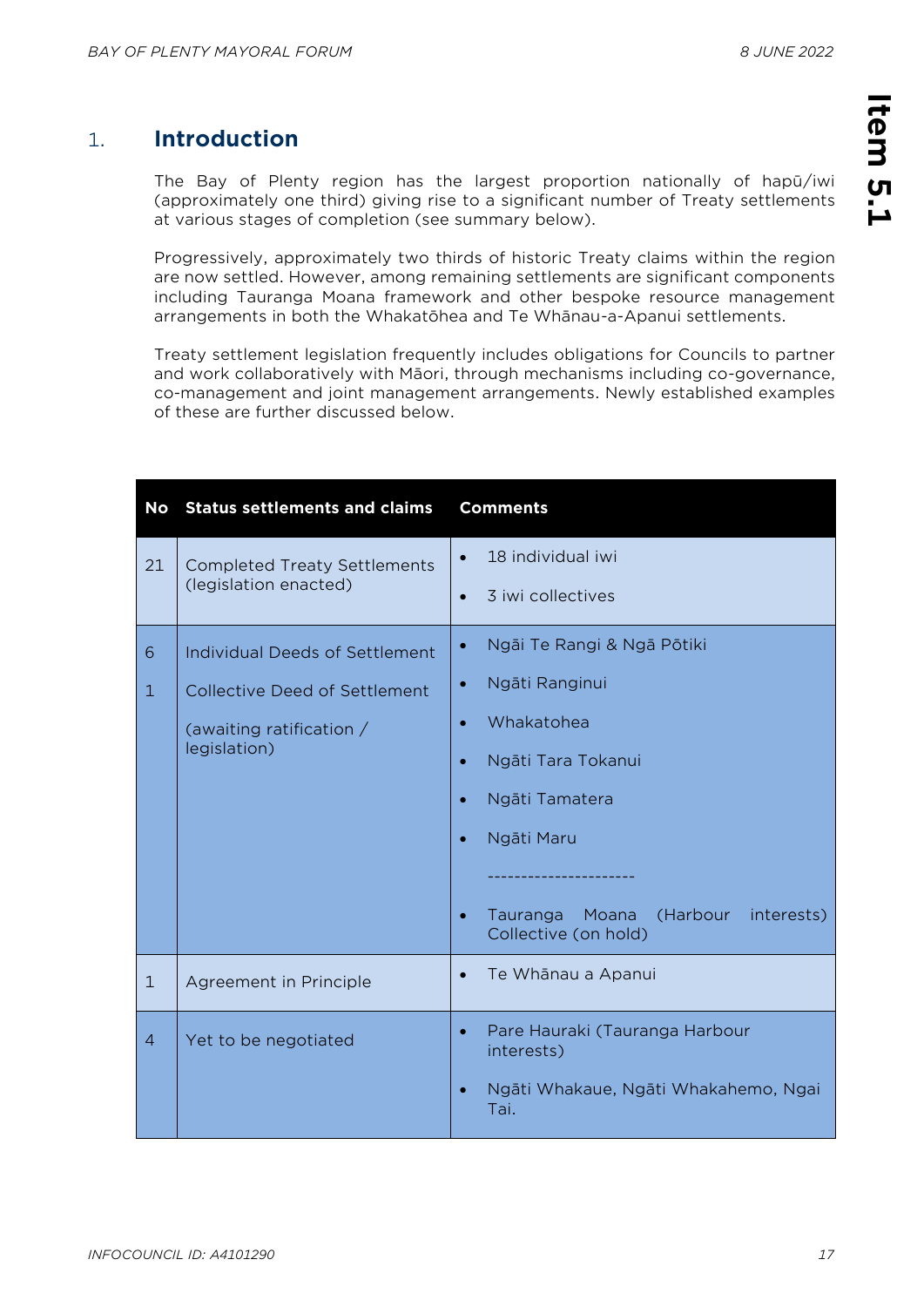# **Item 5.1**  Item 5.

## 1.1 **Legislative Framework**

## **Treaty Settlements**

- Ngāti Rangitihi Settlement Claims Act, sections 121-143
- Te Whānau a Apanui Agreement in Principle, Part 6 (Te Ao Turoa)
- Whakatōhea Deed of Settlement of Historical Claims, section 5.17 (Whakatōhea Kaitiaki Forum)

## 1.2 **Alignment with Strategic Framework**

- **A Healthy Environment**
- **Freshwater for Life**

## 1.2.1 **Community Well-beings Assessment**

| <b>Dominant Well-Beings Affected</b> |                 |                   |                    |
|--------------------------------------|-----------------|-------------------|--------------------|
| $\Box$ Environmental                 | ⊠ Cultural      | $\Box$ Social     | $\square$ Economic |
| Medium - Positive                    | High - Positive | Medium - Positive | Medium - Positive  |

## 2. **Treaty Landscape**

## 2.1 **Settlements under negotiation**

## 2.1.1 **Ngāti Rangitihi**

The Ngāti Rangitihi settlement legislation was enacted on 15 March 2022. The settlement establishes the *Tarawera Restoration Strategy Group* (TRSG) as a cogovernance entity for the Tarawera River catchment. Key points:

- The TRSG comprises of eight representatives, four iwi appointed: Ngāti Rangitihi, Ngāti Awa, Ngāti Mākino, Ngāti Tūwharetoa (BoP), and four from councils: BOPRC, Kawerau, Rotorua Lakes, and Whakatāne.
- Importantly, council representatives are not limited to elected officials, with new discretion to appoint council staff or other persons to the position.
- BOPRC is responsible for administrative support to the group for the first 3 years, at which point responsibility may transfer to another member,
- The TRSG must commence the preparation of the draft Strategy Document no later than 3 years after the settlement date (April 2022)

## 2.1.2 **Te Whakatōhea**

The Whakatōhea Deed of settlement was initialled 23 December 2021, with a ratification process currently underway. If successful, settlement legislation will then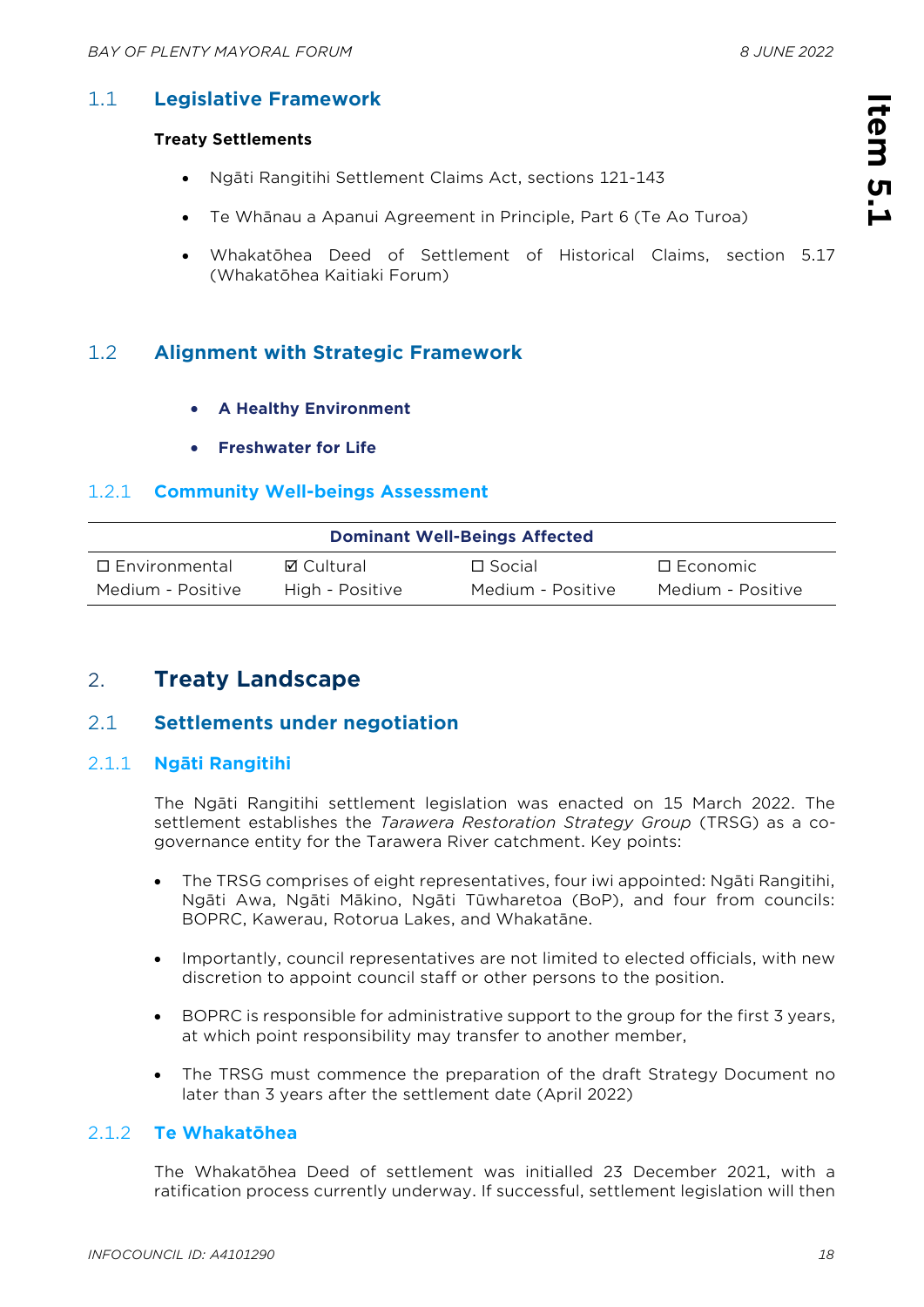be enacted. We anticipate a period of approximately 12-18 months to reach that point. Concurrent with this, the Waitangi Tribunal is also progressing its Inquiry into Whakatōhea Historical Claims (see section 3).

The settlement provides for the establishment of the *Whakatōhea Kaitiaki Forum*, a natural resource arrangement over the rivers and their catchments in the Whakatōhea rohe. Other key points;

- Permanent Joint Committee of BOPRC and Ōpōtiki District Councils.
- BOPRC is responsible for admin and technical support for first term (3 years). Thereafter it passes to Iwi.
- The first term must commence within 6 months of the Settlement Date (anticipate mid-late 2023).

## 2.1.3 **Te Whānau a Apanui**

Te Whānau-a-Apanui signed an Agreement in Principle in June 2019 and are working towards a Deed of Settlement (anticipated mid 2022), with settlement legislation anticipated late 2023.

The settlement provides a bespoke natural resources arrangement - Te Ao Turoa over the entirety of the Apanui rohe. Central to the arrangement are three components; Development of a Relationship Agreement, Rohe Document and Freshwater Plan. Of particular note:

- *Time sensitivity*: Alignment of the Apanui Freshwater Plan with 2024 National Policy Statement Fresh Water Management timeframe is a potentially significant issue. A number of mitigation measures are being considered, including advanced initiation of Te Ao Turoa, prior to settlement legislation enactment, and/or concurrent rather than sequential development of its 3 key components.
- There is no joint council-iwi 'forum' as with existing Local government cogovernance /co-management arrangements, however, Governance level decisions will still be required at key points i.e on scope of the proposed Relationship Agreement.

## 2.1.4 **Tauranga Moana Collective**

Following the signing of the Pare Hauraki Settlement in 2018, a tikanga based process was put in place to resolve overlapping claims in respect of Tauranga Moana Harbour. Discussions between Hauraki and Tauranga Moana remain ongoing, however there is no indication of timeframes for this process or next steps.

## 2.2 **Waitangi Tribunal**

## 2.2.1 **Whakatōhea Inquiry (North-Eastern BOP District Inquiry)**

The Waitangi Tribunal has commenced a North-Eastern BOP district inquiry (WAI 1750) to take place alongside continuing settlement negotiations between Whakatōhea and the Crown. This 'parallel process' of concurrent negotiations and Tribunal inquiry is a unique occurrence not previously undertaken across the Treaty settlement landscape.

While Whakatōhea historical claims would be a key focus of the Inquiry, it will also hear Whakatōhea contemporary grievances (events post 1992), and from other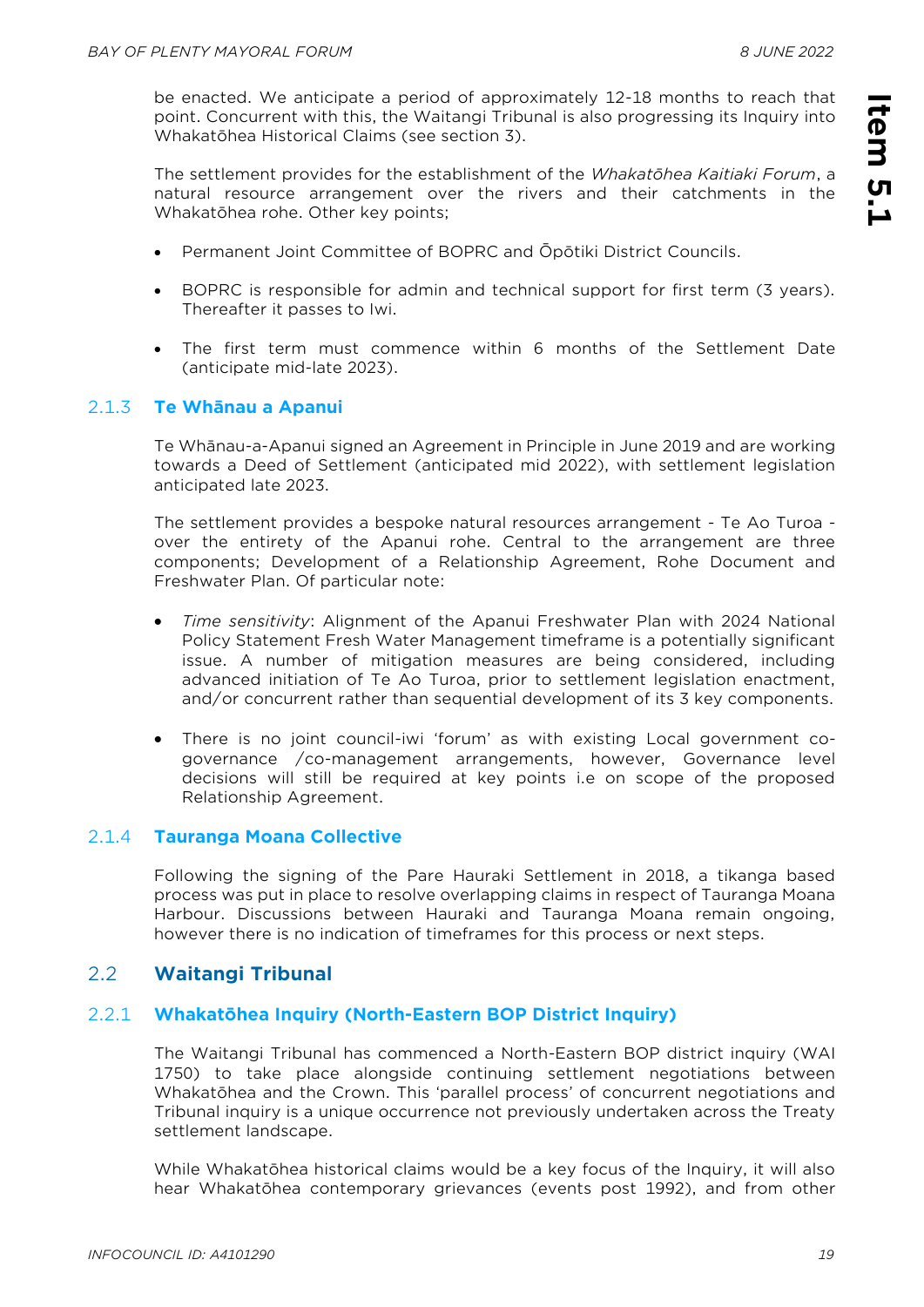claimants within the inquiry district not affiliated to Whakatōhea, ie Ngāi Tai (Tōrere).

The inquiry is currently in the planning and research phase with the inquiry schedule and timeframes yet to be determined.

## 2.2.2 **Motiti Inquiry**

The Waitangi Tribunal released its Report on Te Moutere o Motiti Inquiry (Wai 2521) on 21 March 2022.

The claimants were Graham Hoete, Umuhuri Matehaere, Kataraina Keepa, Jacqueline Taro Haimona, and Te Atarangi Sayers on behalf of Ngā Hapū o te Moutere o Motiti. They alleged that the Crown breached Te Tiriti by failing to recognise Ngā Hapū o te Moutere o Motiti as a distinct tribal group with historical and contemporary claims not settled by the Ngāti Awa Treaty Settlement Act 2005. They argued in particular that the Crown, through its process to assess their tribal status – known as the kinship review – breached the principles of partnership, active protection, and equal treatment.

The Tribunal took the (relatively unusual) approach of determining who were the tāngata whenua of Motiti before going on to consider whether the Crown's process was in breach of Te Tiriti. The parties agreed that this was necessary. The Tribunal acknowledged that the issue was highly contested but after considering all of the evidence found that:

- Te Patuwai are the tangata whenua, Te Patuwai is a unified tribal identity that affiliates to Ngāti Awa, and that Ngāi Te Hapū is an integral part of the Te Patuwai identity.
- Te Whānau a Tauwhao, a hapū of Ngāi Te Rangi, are also tangata whenua on Motiti.
- The Ngāti Awa Claims Settlement Act 2005 settled Motiti Island historical claims based on descent from Te Hapū.

The Tribunal concluded that the Crown's process did not breach the principles and as a result made no formal recommendations. However it recognised some flaws with the process and provided some suggestions about how the Crown should approach disputes about tribal identity in general. Essentially these involve supporting and working more closely with all parties in designing the process and exercising caution, perhaps using independent facilitators, where the question of identity is contested.

In the case of Motiti, the Crown was aware of the conflicts between the groups and should have approached the review with a heightened awareness of the need to promote whanaungatanga and avoid further damaging relationships between them.

The Tribunal also offers specific suggestions about how the Crown should engage with the tāngata whenua of Motiti in the future. This focusses on Te Patuwai rather than Te Whānau a Tauwhao, given engagement with Tauwhao was not the inquiry's focus. The Tribunal concluded that the Te Patuwai Tribal structure is the legitimate vehicle for exercising mana over Motiti and so has suggested that on all issues concerning Motiti, the Crown should first engage with the Te Patuwai Tribal Committee to receive direction on which entities it needs to engage with – marae, hapū, or iwi – about that issue. Depending on the kaupapa, the Te Patuwai Tribal Committee will connect the Crown with the relevant representatives of the marae, the hapū, or the iwi as appropriate.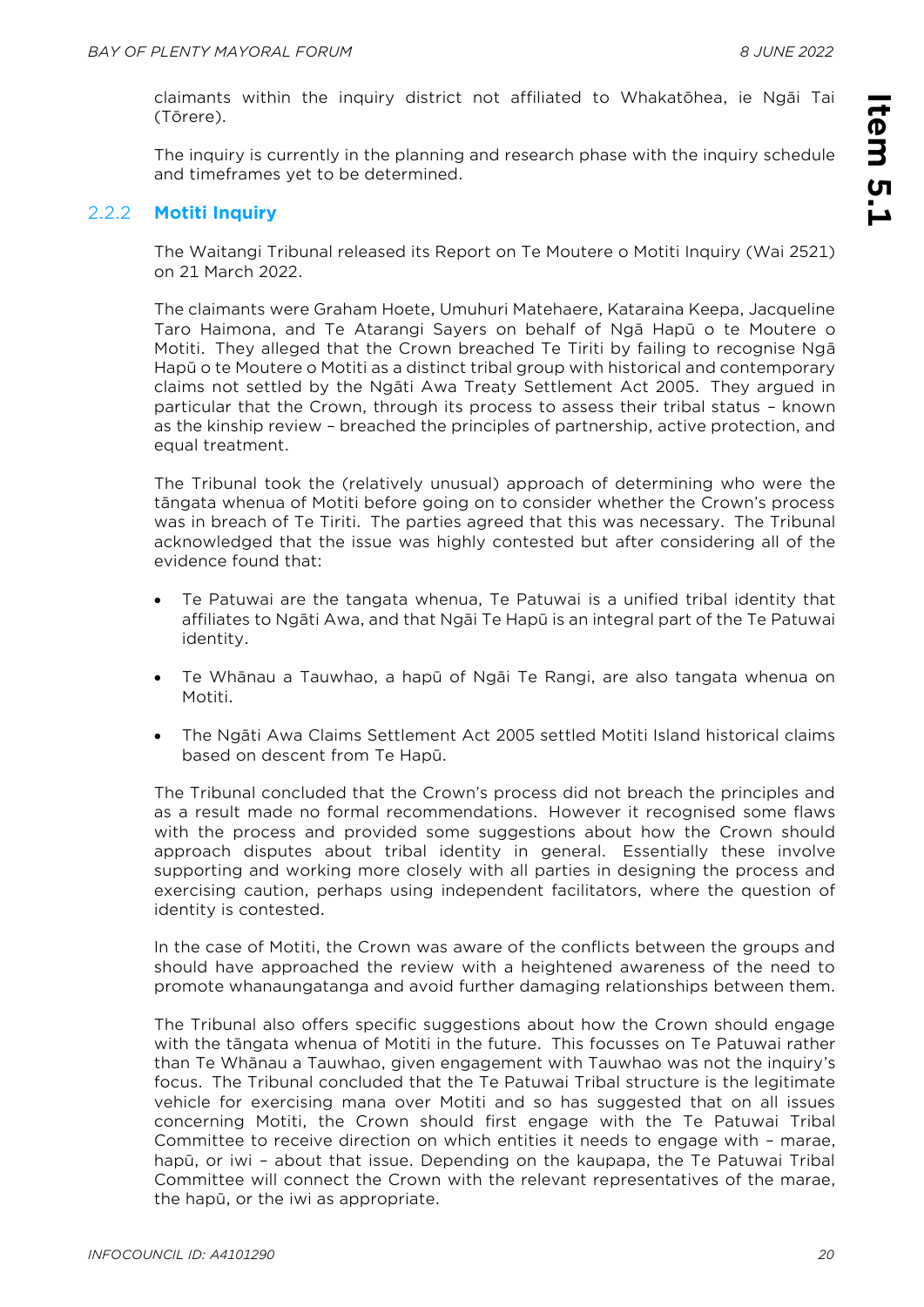The Tribunal also considered the role of the Motiti Rohe Moana Trust and said "We cannot accept that the Motiti Rohe Moana Trust, which operates independently of this structure, is a legitimate body representing and exercising the mana of Te Patuwai on Motiti. Although the Trust initially had the support of the Motiti Marae Committee, it later lost this support. Since then, it has largely operated under the exclusive guidance of individuals who support the Trust, rather than with the support of the Motiti marae and wider hapū."

The Tribunal's findings and suggestions are not binding but are authoritative and entitled to respect. While they do not necessarily directly affect current Court processes or operative plans, including where those relate to the Motiti Rohe Moana Trust, they may be relevant to future processes.

Council already works directly with Te Patuwai in relation to Motiti Island matters, and is committed to building a strong working relationship with the hapū, including most recently in relation to the Motiti Protection Areas and the associated monitoring.

Staff are aware that the findings have not been accepted by all parties and legal challenges have already been signalled.

## 2.3 **Other matters of interest**

## 2.3.1 **United Nations Declaration on the rights of Indigenous Peoples**

The UN Declaration on the Rights of Indigenous Peoples (the Declaration) is a comprehensive international human rights document on the rights of indigenous peoples.

It covers a broad range of rights and freedoms, including the right to selfdetermination, culture and identity, and rights to education, economic development, religious customs, health and language.

Te Puni Kōkiri is leading the development of a Declaration plan, to guide the Government's progress towards implementation of the Declaration's aspirations and is working closely with the National Iwi Chairs Forum and the Human Rights Commission on this.

In recent months the government has undertaken targeted engagement primarily with key Māori entities, including 30 national Māori organisations and Pou Tikanga from National Iwi Chairs Forum. The next step (March 2022) will be a report on engagement feedback and approval of proposed drafting process for the Declaration plan.

| Proposed timeframes for developing a<br><b>Declaration plan: Steps</b> |                                                      | <b>Timeframe</b> |                      |
|------------------------------------------------------------------------|------------------------------------------------------|------------------|----------------------|
| Cabinet approval to undertake targeted<br>engagement                   |                                                      | June 2021        |                      |
|                                                                        | Design, approve and implement targeted<br>engagement |                  | July - February 2022 |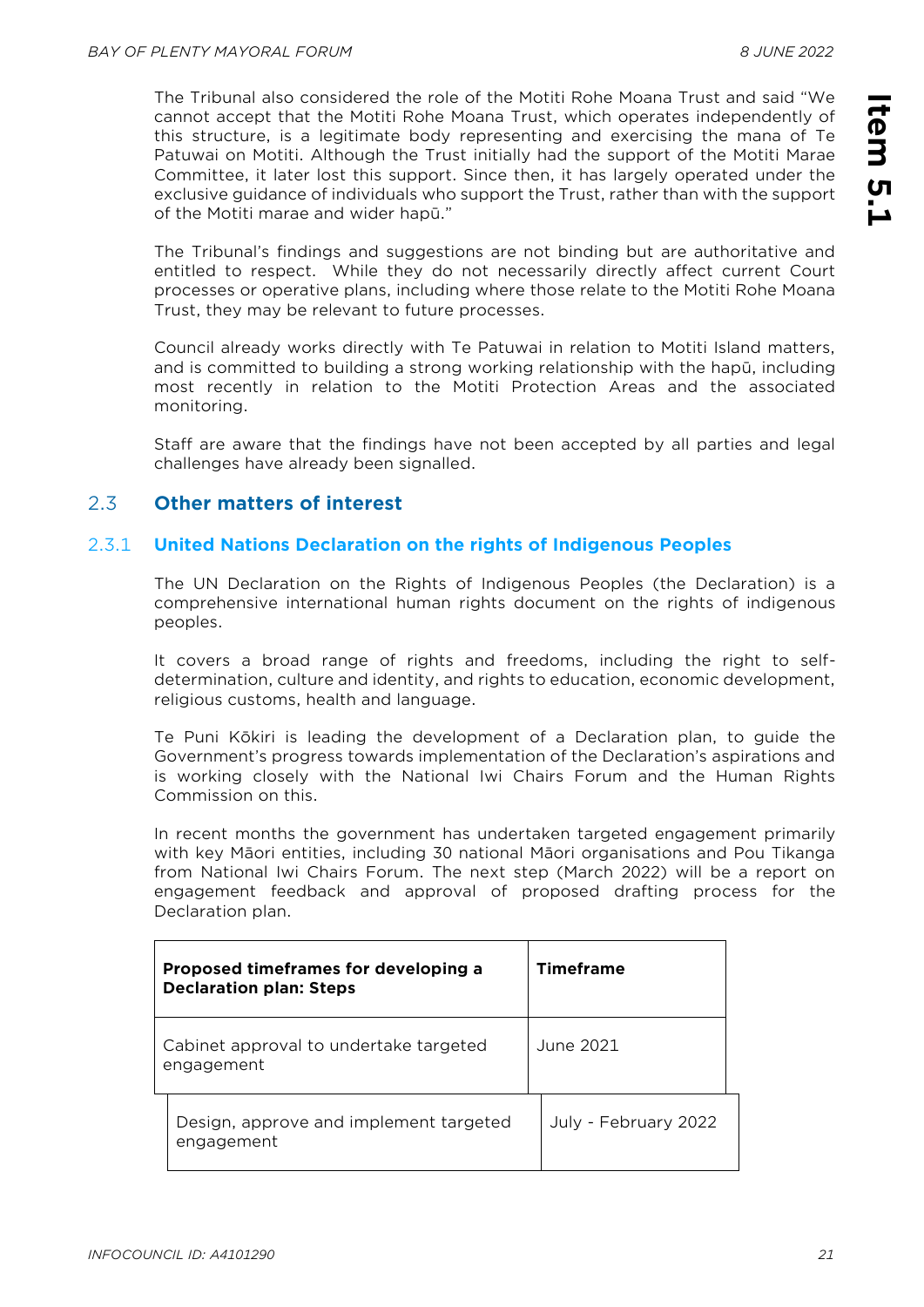| Report back on feedback from targeted<br>engagement and seek approval of<br>proposed process for drafting Declaration<br>plan | March 2022          |
|-------------------------------------------------------------------------------------------------------------------------------|---------------------|
| Drafting Declaration plan                                                                                                     | April - May 2022    |
| Seek Cabinet approval of draft Declaration<br>plan and proposal for wider public<br>consultation                              | June 2022           |
| Public consultation                                                                                                           | June - October 2022 |
| Report back to Cabinet for approval of a<br>Declaration Plan                                                                  | December 2022       |
| Release Declaration Plan                                                                                                      | February 2023       |

It is expected that along with this plan there will be actions allocated to specific government departments and potentially local government to assist in realising the Declaration.

## 2.4 **Marine and Coastal Area Hearings**

A number of Marine and Coastal (Takutai Moana) Act 2011 orders over coastal areas in Tauranga Moana and Ōpōtiki have recently been made by the High Court, the first examples of orders under this regime. The potential implications of these orders may affect harbour and marine projects.

## 2.4.1 **Re Edwards**

The Edwards claim was approached in two stages. The first covered the entirety of the claim and the claimants were granted customary marine title and protected customary rights in the High Court in 2021. Several cross appeals have since been lodged in the Court of Appeal and it is expected further appeals will later be made to higher courts. A substantive hearing is yet to be set down.

The second stage of hearings was to ascertain boundaries and detail for the customary marine title and protected customary rights orders.

## 2.4.2 **Ngā Potiki**

The Ngā Potiki claim (Re Reeder) has been separated into stages to assist in decision making due to the large geographical nature of the claim. The area claimed covers the Bay of Plenty Coastline from Ōmanu to Te Tumu and out 12 nautical sea miles encompassing Motiti and Motunau Islands and associated reefs. The claim also covers Rangataua Bay between Bay Park and Maungatapu.

Stage one covered Te Tahuna o Rangataua (Rangataua Bay, Tauranga) and joint customary title was granted to Ngā Potiki o Tamapahore, Ngāti He, Ngāti Tapu, Ngāi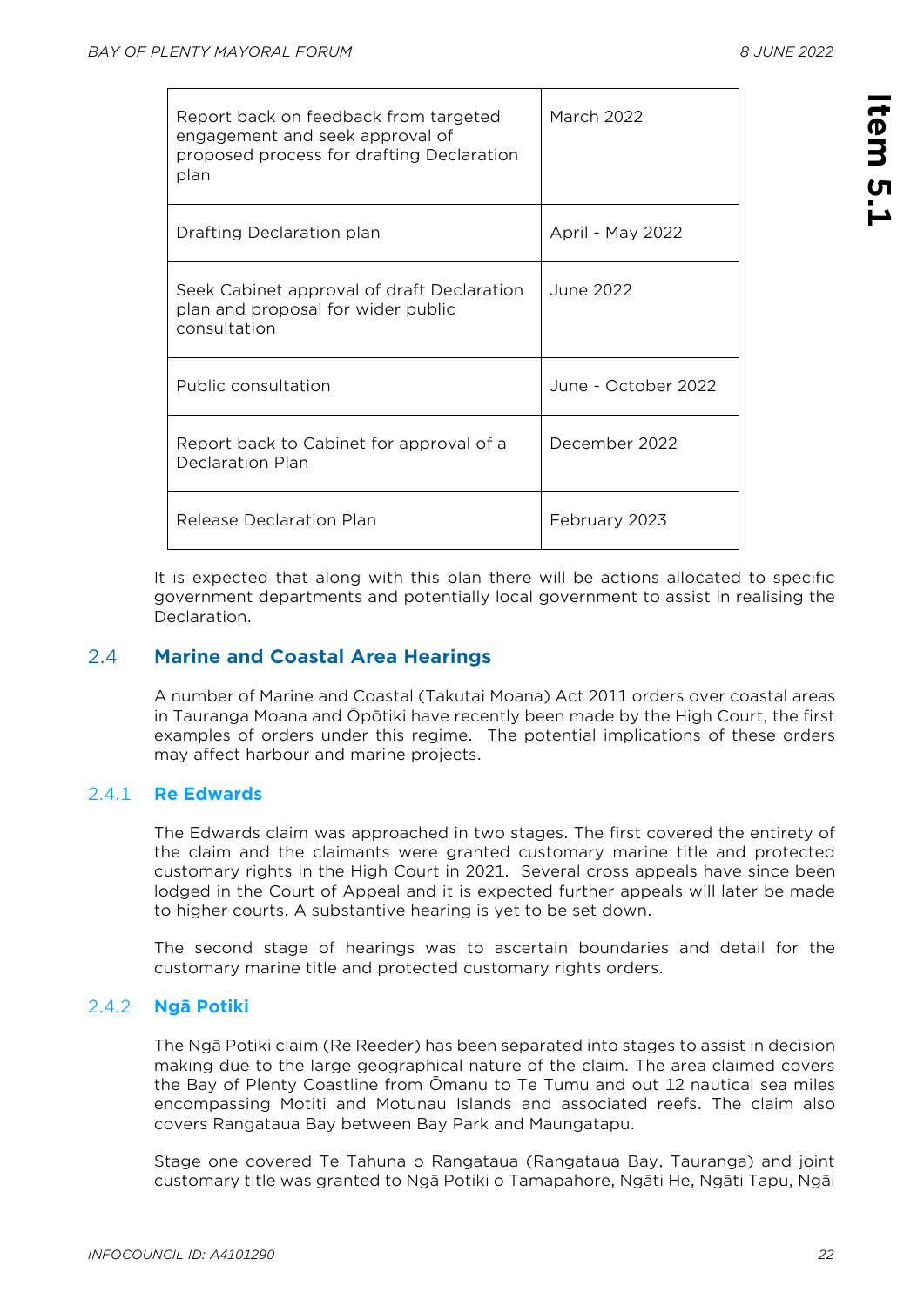Tukairangi and Ngāti Pūkenga. Crown and Iwi applicants have requested a further hearing (5 December 2022) on the waahi tapu status and conditions.

Stage two of the hearings covers the Te Tumu (Pāpāmoa East- Kaituna cut) to Ōmanu (Mount Maunganui) coastline and out 12 nautical miles to sea, therefore encompassing Motiti and other islands. Only customary marine titles are covered in this stage. A decision is pending and it is anticipated that a further hearing will be set down to deal with orders if they are granted.

## 3. **Considerations**

## 3.1 **Risks and Mitigations**

| <b>Risk</b>                                | <b>Mitigation</b>                           |
|--------------------------------------------|---------------------------------------------|
| Increase in resource capacity to implement | Dedicated staff to support                  |
| Non-settled Iwi may expect similar redress | Will meet statutory obligations to Māori    |
| Change in representative government may    | Will implement legislative responsibilities |
| change some outcomes                       |                                             |

## 3.2 **Climate Change**

The matters addressed in this report are of a procedural nature and there is no need to consider climate change impacts.

## 3.3 **Implications for Māori**

The completion of each Treaty settlement marks a significant milestone for the iwi concerned, and more broadly, the wider region as well.

Treaty settlements have produced a number of new arrangements to bolster the role of Maori in local leadership, as drivers of strategic plans, iwi-lead initiatives and economic development opportunities across the region. As we move further into the post-Treaty settlement era, it is expected this trend will continue.

## 3.4 **Community Engagement**

This is a Crown process. Community Engagement is not required, Treaty negotiations are between the Crown and the Treaty Partner.

## 3.5 **Financial Implications**

There are no material unbudgeted financial implications and this fits within the allocated budget.

Te Arawhiti is providing one off cost contributions to the establishment and administration of the following settlement outcomes:

- Tarawera River Restoration Strategy Forum
- Te Ao Turoa- Te Whānau a Apanui
- Whakatōhea Kaitiaki forum

## 4. **Next Steps**

Staff will continue to keep a watching brief on all the matters above and provide updates and advice as necessary.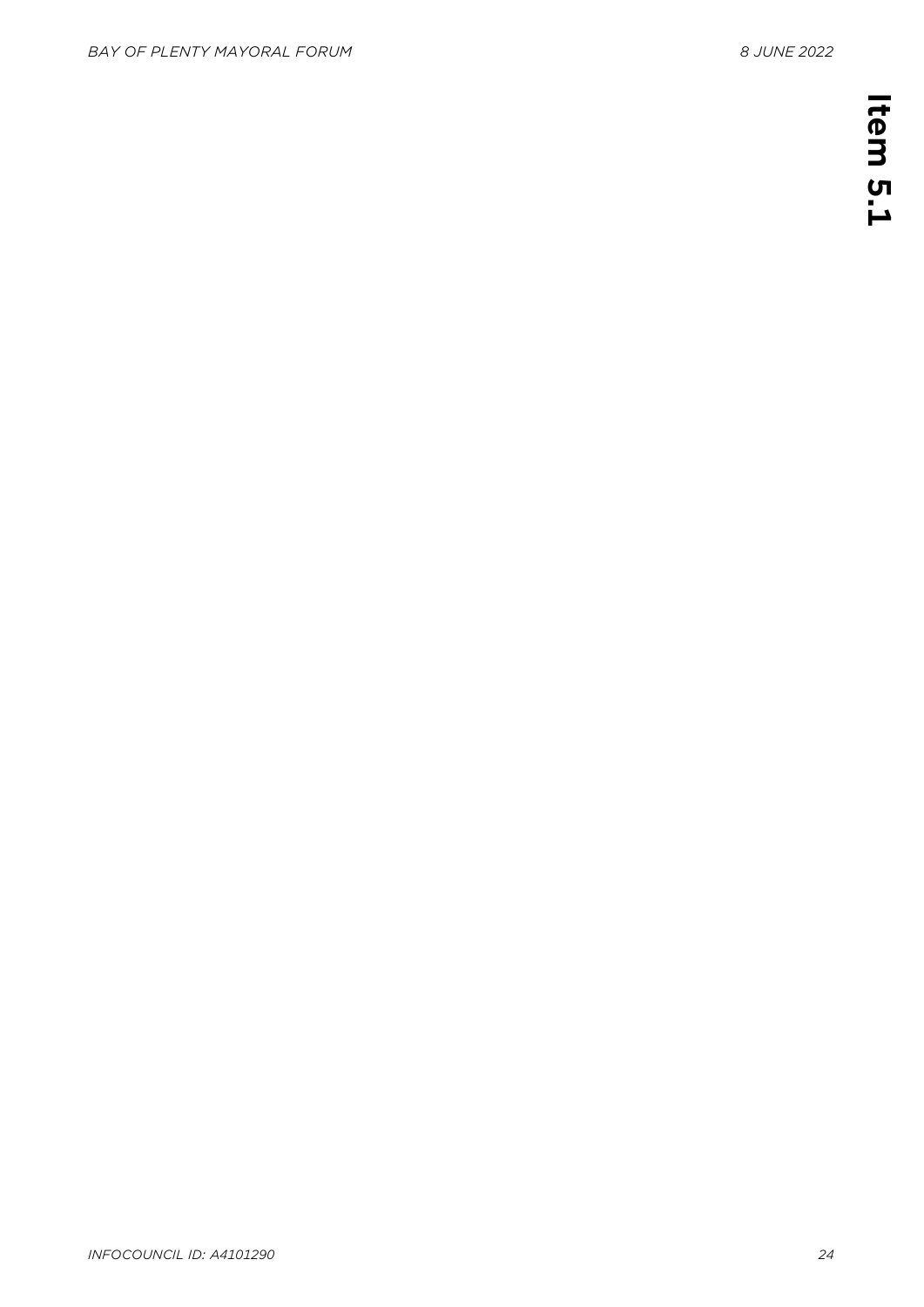

<span id="page-24-0"></span>

| <b>Report To:</b>     | Bay of Plenty Mayoral Forum                                                                                                  |
|-----------------------|------------------------------------------------------------------------------------------------------------------------------|
| <b>Meeting Date:</b>  | 8 June 2022                                                                                                                  |
| <b>Report Writer:</b> | Laverne Mason, Integrated Catchments Programme Manager and<br>Alicia Burningham, Programme Coordinator Integrated Catchments |
|                       | <b>Report Authoriser:</b> Fiona McTavish, Chief Executive                                                                    |
| <b>Purpose:</b>       | Update on regional action on climate change                                                                                  |

## **Climate Change Programme Update**

## **Executive Summary**

This report provides an update on regional actions on climate change which are being monitored and reported on through Bay of Plenty Regional Council's Climate Change Programme and by the Bay of Plenty's local authorities.

## **Recommendations**

**That the Bay of Plenty Mayoral Forum:**

**1 Receives the report, Climate Change Programme Update.**

## 1. **Introduction**

Climate change is a key issue for the Bay of Plenty's local authorities. It is a strategic priority for the Bay of Plenty Regional Council, with a primary focus on ensuring the region is adapting to the changing climate. Our vision is that the Regional Council strengthens the long-term resilience and sustainability of the Bay of Plenty region through climate change action and awareness.

BOPRC's [2021-23 Climate Change Action Plan,](https://atlas.boprc.govt.nz/api/v1/edms/document/A3896371/content) identifies 19 Action Plan projects aligned to four goals:

- 1. Bay of Plenty Regional Council is net zero carbon by 2050
- 2. Reducing regional greenhouse gas emissions

3. As a region we understand, are preparing for and adapting to a changing climate

4. Our Bay of Plenty community is aware, engaged and resilient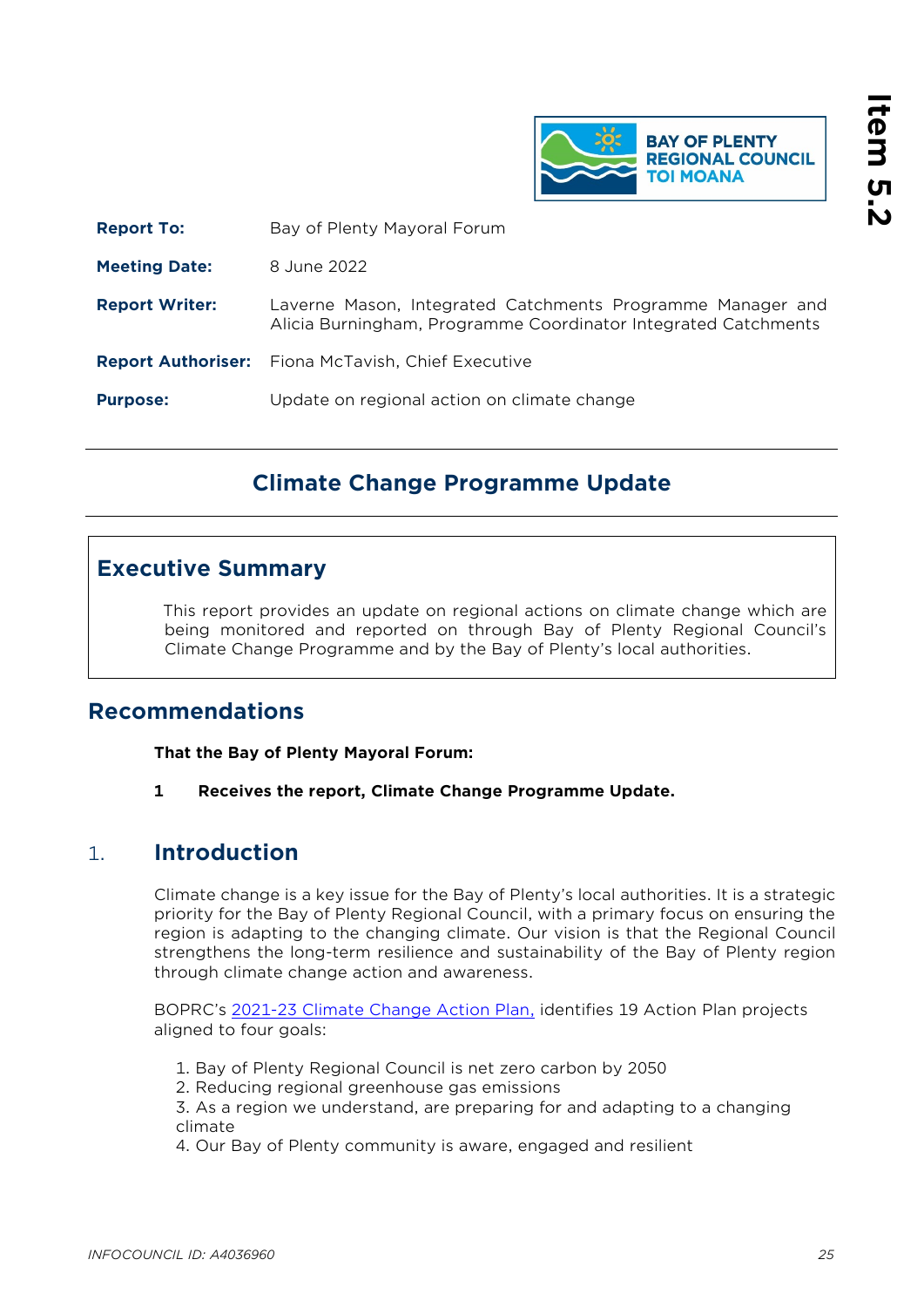This report provides an update on regional actions on climate change that are being monitored and reported on through the Climate Change Programme, following the last update provided to the Mayoral Forum in June 2021.

## 2. **Climate change programme update**

## 2.1 **National overview/context**

Climate change continues to be a key focus in Central Government policy development, both as direct climate policy and in other areas such as the current resource management reforms and implementation of National Policy Statements for Freshwater Management and Urban Development.

## 2.1.1 **Mitigation**

#### **National Emissions Reduction plan**

Staff from across the BOP local authorities collaborated on a joint local authority submission on the ERP discussion document, submitted to MFE on 24 November 2021.

## 2.1.2 **Adaptation**

#### **National Adaptation network**

Staff from the Regional Council and other TAs are involved in a national adaptation network for local government focusing on sharing and supporting adaptation practice carried out by TAs and Regional Councils across the country.

## 2.2 **Regional overview**

## 2.2.1 **Greenhouse gas emissions 2019**

Stats NZ released an update to the regional greenhouse gas emissions data on 29 September: *[Greenhouse gas emissions by region \(industry and household\): Year](https://www.stats.govt.nz/news/coal-use-drives-up-regional-emissions-in-2019)  [ended 2019](https://www.stats.govt.nz/news/coal-use-drives-up-regional-emissions-in-2019)* on 29 September.

This will be further informed by the Bay of Plenty Regional Carbon Footprint update project due to be completed in April/May 2022.

## 2.2.2 **Collaboration**

#### **Regional climate change group**

The region's Territorial Authorities (TAs) are part of a regional climate change group (covering general climate change and sustainably matters) and a specific climate adaptation staff working group, both established by and facilitated by Regional Council.

#### **Adaptation technical working group**

The Bay of Plenty local authorities are also working collaboratively towards ensuring the region is adapting to a changing climate. The key focus of this group at present is the climate change risk assessment for the region (see next section).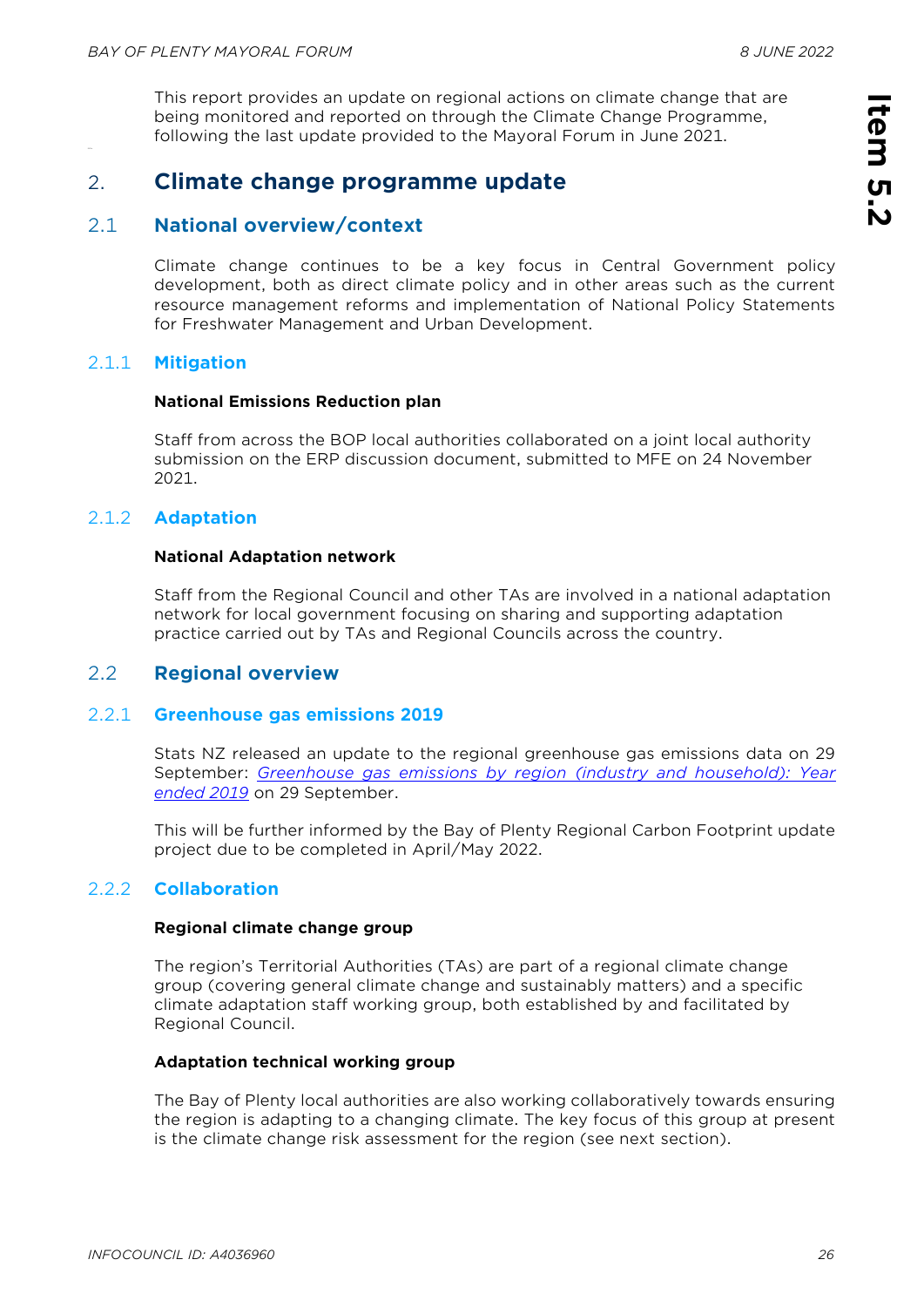## 2.3 **Action plan projects**

Key projects in the Regional Council Climate Change Action Plan with a strong regional focus include:

#### **Climate change regional risk assessment**

The first stage of this project has been completed. The key outputs were a detailed risk workbook and a summary 'He tirohanga Māori ki ngā tūraru mō te āhuarangi ki roto o Te Moana-a-Toi /Perspectives on climate change risks to Māori in the Bay of Plenty'. Stage two involves a detailed technical risk assessment of the direct risks identified in stage one, alongside further exploration of Māori perspectives of climate change risks. The outputs from this phase are expected by the end of July 2022.

The Adaptation technical working group has oversight of this project.

## **Community and iwi-led adaptation planning**

Over two rounds of applications, five community-led climate change adaptation projects have been approved to receive \$15,000 of funding each from BOPRC. These projects will support adaptation planning including identification of risks, key priorities and next steps, for two coastal hapū.

## **Climate Change narrative and story maps**

The Regional Council GIS team has developed an online mapping tool which displays climate change projections for Bay of Plenty for 2040 and 2090, based on two different scenarios. This tool brings to life the climate change data and impacts identified in the 2019 NIWA report available on our [Climate Change webpage](https://www.boprc.govt.nz/environment/climate-change/climate-change-overview) along with a short summary video. The maps allow you to zoom into any part of the region and take a look at some of the changes projected for the Bay of Plenty climate, such as hot days, dry days and rainfall. These maps will be a valuable tool in support conversations and planning around climate change risks in the region.

## **Bay of Plenty Regional Carbon Footprint update**

Regional Council is updating the 2015 Regional Carbon footprint, including a breakdown by district and greater detail around transport emissions. The update will cover the years 2018/19, 2019/20 and 2020/21 and will provide some insight into the impact of the COVID-19 restrictions. The final report is expected by the end of the year.

## **Wednesday Challenge**

[The Wednesday Challenge](https://www.wednesdaychallenge.co.nz/) is being administered by Envirohub with funding provided by BOPRC, TCC and Waka Kotahi. The initiative launched in March 2022 and aims to facilitate a step change reduction in car dependency in Tauranga / Western Bay with a target to achieve 20% mode share, one day a week, within a year.

## **Regional Business Support**

The EDAs are working with the Sustainable Business Network to run sub-regional workshops introducing the new 'Climate Action Toolbox' in Whakatane and Rotorua following a successful workshop in Tauranga in late 2021 run by Priority One and funded by TCC.